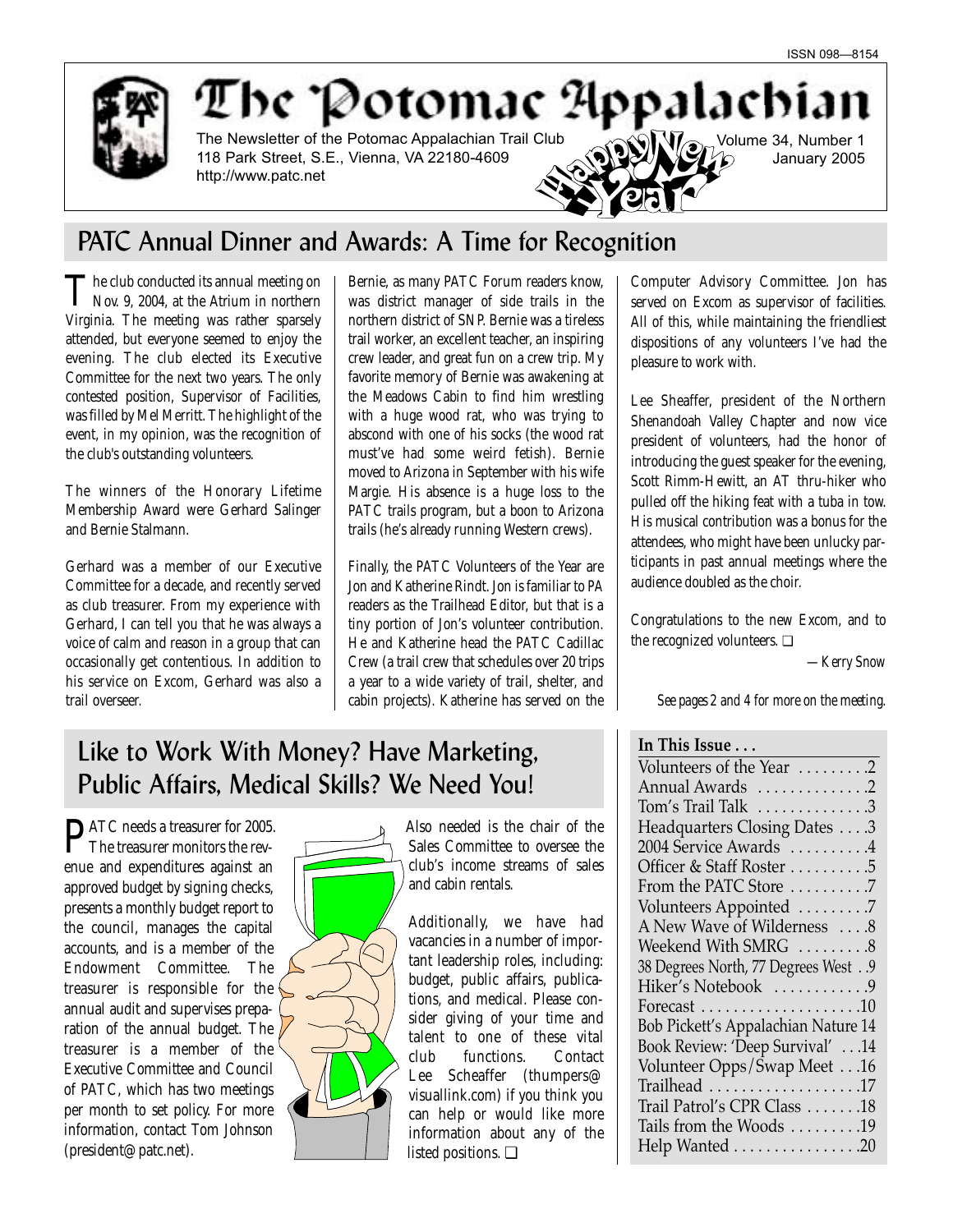# Jon and Katherine Rindt Selected as Volunteers of the Year

There is always a tingle of excitement<br>when the top award is announced at the annual general membership meeting in November. The Volunteer of the Year Award, created in 1999, is selected by the Executive Committee, and it is given for extraordinary service to PATC. The criteria for the award, and the method of selection, make this award something special. Since there is only one such award per year, exclusivity increases its importance. And it is the only award that is kept absolutely secret until the moment of its announcement.

A hush fell over the room as the president, Tom Johnson, prepared to announce the name. But in this case it was not just one name, it was two. For the first time ever, the award was given to a husband and wife team.

Jon was nominated by retired President Walt Smith. There were eight other names in the running, but as the Executive Committee began discussing the nominations on Oct. 26, the accomplishments of the Cadillac Crew, and its leader, Jon Rindt, increasingly swayed the officers in that direction. That crew's extraordinary work ethic, and its major projects (which include work on the Ovoka relocation, Shockeys Knob, Billy Goat, Entry Run, Potomac Heritage, Northern Peaks, Massanutten, Vining Tract, Blackburn, and many others) have made the Cadillac Crew truly the Cadillac of trail crews. They have a reputation for tackling the toughest jobs in the club. But in discussing Jon's leadership, no one could remember Jon without Katherine. They had been the perfect team for years. It was so

hard to unravel their accomplishments that it seemed fitting to make a joint award. Each, of course, has a separate identity. Jon served for two years as the supervisor of facilities, while Katherine became the effective secretary of this year's Nominating Committee. But their example of togetherness on the trail is an inspiration to others.

They were asked to say a few words, but the award came as a complete surprise, and it took both of them a minute or two to recover. Eventually Jon took the microphone to say that he and Katherine felt honored to be in the company of such a distinguished list of people. Honored perhaps, but they should not feel overwhelmed. No one has given more to PATC than Jon and Katherine Rindt. ❏

*—Tom Johnson*

# Awards Presented at Annual Dinner

**Bud Hyland Award:** Mike Kennedy,

Chairman, Shenandoah Mountain Rescue Group

**Honorary Life Memberships:**

Gerhard Salinger Bernie Stalmann

**Special Commendation Award:**

James S. Smith,

District Forester, Buchanan State Forest

**50-Year Members:** Betsy Abbe John Christian Gordon Fortney Roger Jasperse Robert King Arthur Kriemelmeyer Gerry Morgan Thea Phinney Theodore Schad Virginia Webbert Margaret Wettling Charles Wettling

Edsel Worrell

# HOW TO CONTACT US: HEADQUARTERS, SALES, CABIN RESERVATIONS, AND MEMBERSHIP INFORMATION

Address: 118 Park Street, S.E., Vienna, VA 22180 Hours: Monday through Thursday, 7:00 p.m. to 9:00 p.m.<br>Phone #: 703/242-0315 **Phone** #: 703/242-0315

To receive an information packet: Extension 10

and Thursday and Friday 12 noon to 2 p.m.<br>Facsimile #: 703/242-0968 24-hr. Activities Tape #: 703/242-0965 Facsimile #: 703/242-0968<br>To receive an information packet: Extension 10 Club e-mail: info@patc.net

Club President (leave a message), Tom Johnson: Extension 40 World Wide Web URL: www.patc.net

# STAFF: DURING REGULAR BUSINESS HOURS

Director of Administration: Wilson Riley (Ext. 11) e-mail: Wriley@patc.net Trails Management Coordinator: Heidi Forrest (Ext. 12) e-mail: hforrest@patc.net Business Manager: Monica Clark (Ext. 15) e-mail: mclark@patc.net Membership/Cabin Coordinator: Pat Fankhauser (Ext. 17) e-mail: pfankhauser@patc.net Sales Coordinator: Maureen Estes (Ext. 19) e-mail: mestes@patc.net

# *Potomac Appalachian*

**Chief Editor:** Linda Shannon-Beaver, PA@patc.net **Features Editor:** Joanne Erickson **Forecast Editor:** Vince Ferrari, PA-Forecast@patc.net

# Club Officers and chairs contact info:

www.patc.net/about/contact.html or call the main club phone number. Contact list published twice annually in the PA.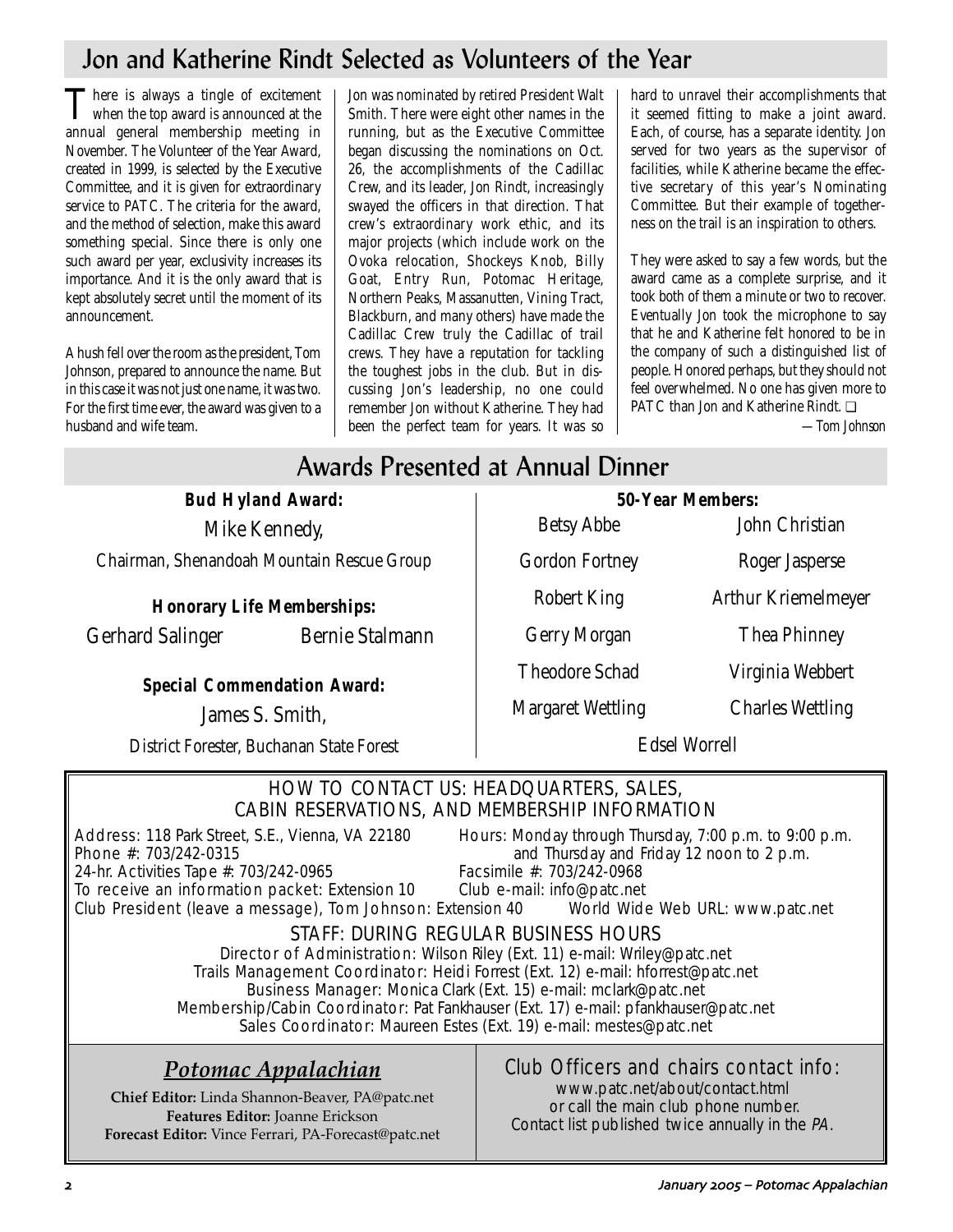# Tom's Trail Talk – The Year in Review – 2004

What's the number? Eighty-four thousand one hundred forty-one<br>(84,141). That is the new number for 2004. The number for 2003 was 67,000.

"So what is all that?" I hear you asking. That is the number of hours reported by PATC volunteers last year. It represents our contribution to the community, to trails, to recreation. It also represents bragging rights, and can (if combined with a funding grant application) represent the "match" that an applicant is expected to provide to the funding organization. So it can be a very important number. It is the credibility of the club. It is what we do.

The National Park Service places a value of about \$16 per hour on unskilled volunteer labor. Granted that a lot of the hours represented skilled labor, just using the \$16 figure costs out the value of PATC's labor at \$1,346,256.

And so what did we do with all those hours? Almost half of it (35,653) was trail maintenance. Over 4,000 hours went to land management, almost 8,000 was expended by Trail Patrol, Charlie Graf reported more than 5,000 hours on cabins construction, Mel Merritt's cabins maintenance effort came to over 10,000, the Hiking Committee reported over 3,000 hours from their hike leaders. Those are some of the big numbers, and shows us where our efforts are concentrated.

Let's list the major accomplishments this past year. (I know I'll miss some things and apologize in advance if I miss your area of endeavor. It doesn't mean that I think it was unimportant, just that our newsletter editor has to place a limit on column length.)

1. A computerized cabins reservation system. We are still working out the kinks, but this promises to be a significant increase in efficiency and professionalism in the handling of what is essentially a professional task. It came about because of a huge commitment of time from Bill Steinhour, José Rojas, Shakun Ghare, and of course our staff member, Pat Fankhauser.

2. Along with this comes a new computer system that was installed at club Headquarters in December. Once again, José Rojas, the co-chair (with Steve Koeppen) of our new Information Systems Committee, made this happen. Hop Long, the vice president for operations, exercised senior leadership in that area.

3. PATC proceeded with a major land acquisition program in Pennsylvania to protect the Tuscarora Trail and to locate a cabin near that trail so that work crews have someplace to hang out.  $(Oh - it will$ also be rentable for recreation.) Jim Peterson headed this effort and spent the entire year arranging all those acquisitions.

4. Our newly appointed naturalist, Bob Pickett, has begun some major initiatives too numerous to enumerate. PATC is becoming significantly more environmentally conscious.

5. Another Tuscarora Trail initiative was the acquisition of the Hauvermale property that will protect a stretch of that trail and permit us to build a new shelter. Thanks to Tyler Williamson, Karen Brown, and many others for helping to secure this land and monitor the timber sale that was a landowner condition of the acquisition. Further south,

Walt Smith is working on acquiring walking rights to private lands that will take a mile of road walking off Rte. 50.

6. A new Leave No Trace trainers program was instituted by Georgeann Smale, our former secretary and now supervisor of membership.

7. Cabin and shelter construction has resulted in major additions to our collection of structures. Tulip Tree, Gypsy Spring, Andy Johnson, and Vining are all new to our cabins system. Rock Spring, which has been closed for renovation for several years, is now open, thanks to an \$80,000 National Park Service grant and an NPS crew that trained PATC volunteers in historic restoration on the rock work of that cabin. (It is a designated historic property.) Rosser Lamb and Johns Rest cabins continue to move toward completion and entry into the cabins reservation system. As for shelters, we added Shockeys Knob in Virginia and Big Mountain in Pennsylvania, and work is progressing on several others. Thanks to Charlie Graf 's Cabins Construction Committee and to Frank Turk who heads the Shelter Committee.

8. In 2003 the National Park Service brought a large new tract into the AT corridor with the acquisition of the Ovoka property in Fauquier County, Virginia. In 2004 a PATC crew rerouted the AT onto the Ovoka tract to provide outstanding views to the east. Our volunteers of the year, Jon and Katherine Rindt, headed the trail relocation effort, and Lloyd Parriott was the district manager in charge.

9. PATC formed a new association with a Youth Conservation Corps group from the Anacostia area, through the auspices of an NPS ranger, Lavell Merritt. Liles Creighton has been working with this group on trail construction, and Chris Brunton hosted them for several days of trail building at Blackburn Trail Center.

PATC works with some wonderful government partners. In this respect, a good friend departed this year when Doug Morris, the superintendent of SNP, retired at the end of the year. However, he left behind a dedicated staff who are volunteer-friendly. ❏

*—Tom Johnson*

# **CLUB 2005 CLOSING DATES**

| Martin Luther King Jr. Day  Mon., 1/17     |
|--------------------------------------------|
| Presidents Day  Mon., 2/21                 |
| Memorial Day  Mon., 5/30                   |
| Independence Day  Mon., 7/04               |
|                                            |
| Columbus Day  Mon., 10/10                  |
| Vienna Halloween Parade  Wed., 10/26       |
|                                            |
| Thanksgiving Holiday Thurs.-Fri., 11/24-25 |
| Christmas/Winter Break  Fri., 12/23-31     |
|                                            |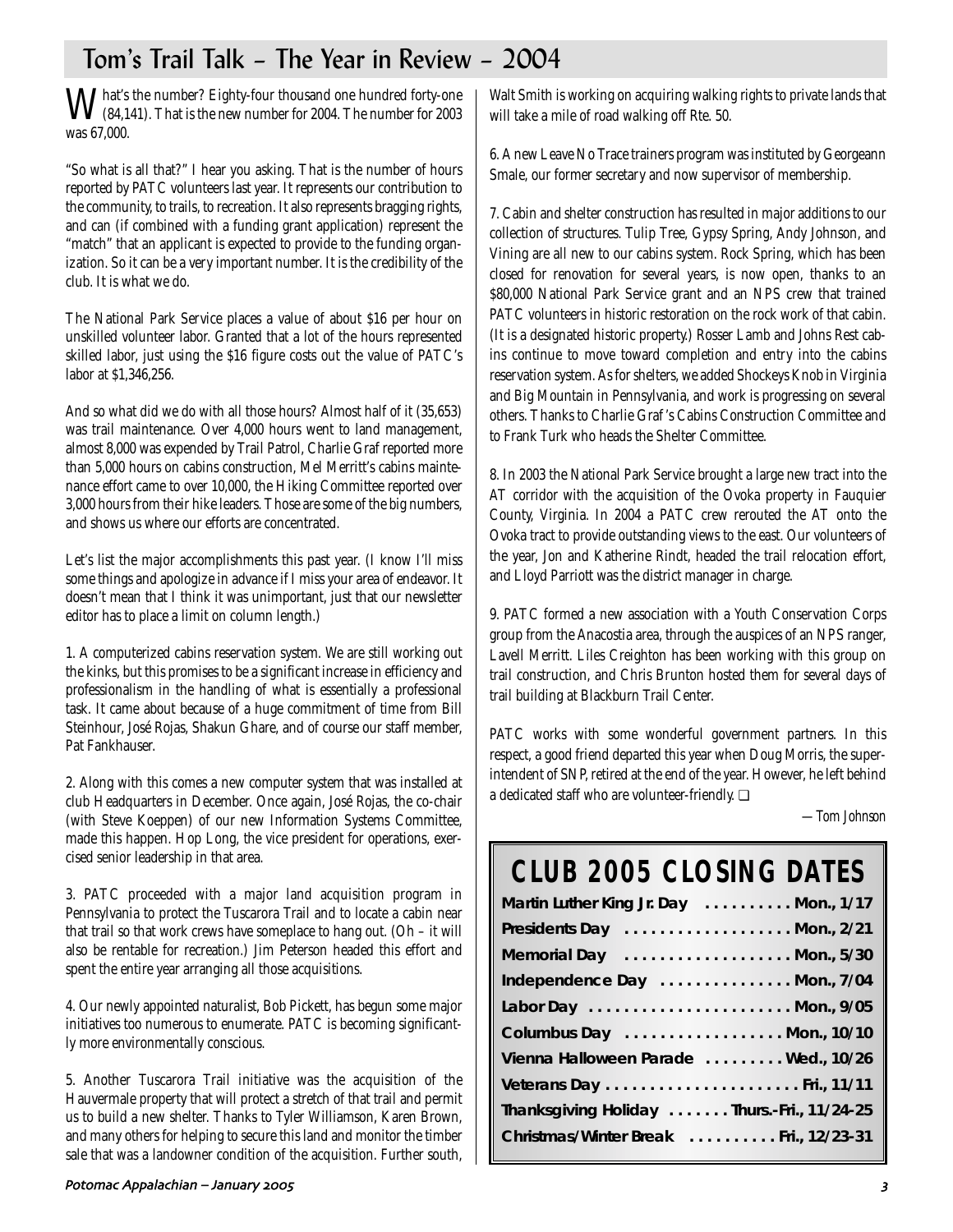# PATC 2004 Service Award Recipients

Jack Adams Bruce Agnew Terry Allen Mark Anderson Todd Athey Glen Athey Esther Aulthouse Larry Baldwin Daniel (Skip) Banks Richard (Dick) Batiste Nancy Batiste Al Black Jeffrey Bolognese Jim Booker Jerry Bortner John Bridges Ed Brimberg Sarah Brion Andy Britton Karen Brown Pete Brown John Browne Chris Brunton John Buchheit Richard Canter Laura Cheek Buchheit Karen Crawford Liles Creighton Cathie Cummins Dave Fellers Stephen Dempsey Lynn Dempsey Dennis DeSilvey S. V. Dove Dan Dueweke Dick Dugan Mike Dyas Melvin Ellis Eliza Beth Engle Melanie Falk Askel Falk Ben Fernandez Sherri Fickel Victor Fickes Robert Fina Bert Finkelstein Chris Firme Beth Firme Carol Flint Mal Fordham Jenifer Foster

Ric Francke Ray Galles Joe Gareri Dave Garman Pete Gatie Everett George Shakun Ghare Bruce Glendening Harry Glenn Charles Graf Roger Guyett Frank Haas James Hamlin Nancy Hammond Kisun Han Tim Hanlon Peter Harris John Hebbe Ralph Heimlich John Held Harry Henkel Charles Hillon Andy Hiltz Mark Hingston Renee Hoffman Mark Holland Dan Holmes Dave House Greg Howell Tim Hupp Christine Iffrig George Ivey Tom R. Johnson Carl (Bill) Jones Dave Jordahl Thomas Jorgensen Orron Kee Mike Kennedy Steve Koeppen Wil Kohlbrenner Kevin Kraditor Alexandra Lampros Larry Lang Lauren Lang Judith Langenhorst Robert Laughlin Joe Leahy Wayne Limberg Fred Hop Long Thomas Lupp Alice Lynch

Kenneth Lyons Lloyd MacAskill Cindy Majewski Chris Mangold Larry Marcoux John McCrea Bob McCullough Mickey McDermott George Meek Mel Merritt Anniell Miller Peter Muschamp David Nebhut Susan Nelson Carol Niedzialek Cliff Noyes Bob Oliver Rhett Orndorff Steve Osbrach Robert (Bob) Parker Lloyd Parriott Phil Paschall Steve Paull Richard (Dick) Peacock Jeff Pearcy Steve Pebley William Pepelko Sam Perdue James Peterson Robert W. Pickett David W. Pierce Catherine Pipan Rick Portal Myrl Powell Don Price William Ragsdale Steve Raia Jason Rainville Jack Reeder Rick Rhoades Jon Rindt Katherine Rindt Hugh Robinson Jim Rodgers Jos Rojas John Ruppe Gerhard Salinger Alex Sanders Welforde Scales George Schubert Clyde Seibert

John Shannon Linda Shannon-Beaver Kathy Sharp Steve Sharp Lee Sheaffer Charles W. Sloan Georgeann Smale Walt M.Smith Judy Smoot Sally Snow Kerry Snow Bernie Stalmann James Stauch William Steinhour Carol Stielper Joe Stielper Richard Stromberg Sybille Stromberg James Thompson Jane Thompson James Tomlin Dave Trone Frank Turk Dave Vogel George Walters Thann Ward Jennifer Ward Heather Warren Holly Wheeler Don H. White David L. White Ron Wiley Cliff Willey Ken Williams Jim Williams Kyle Williams Patrick Wilson Richard (Dick) Worth Tom Wright

## IN MEMORIAM

Phil Barringer Ruth Blackburn Bud Hyland Harry Lawson Tim Meyers Jack Pertsch Bettyanne Rusen

 January - – Potomac Appalachian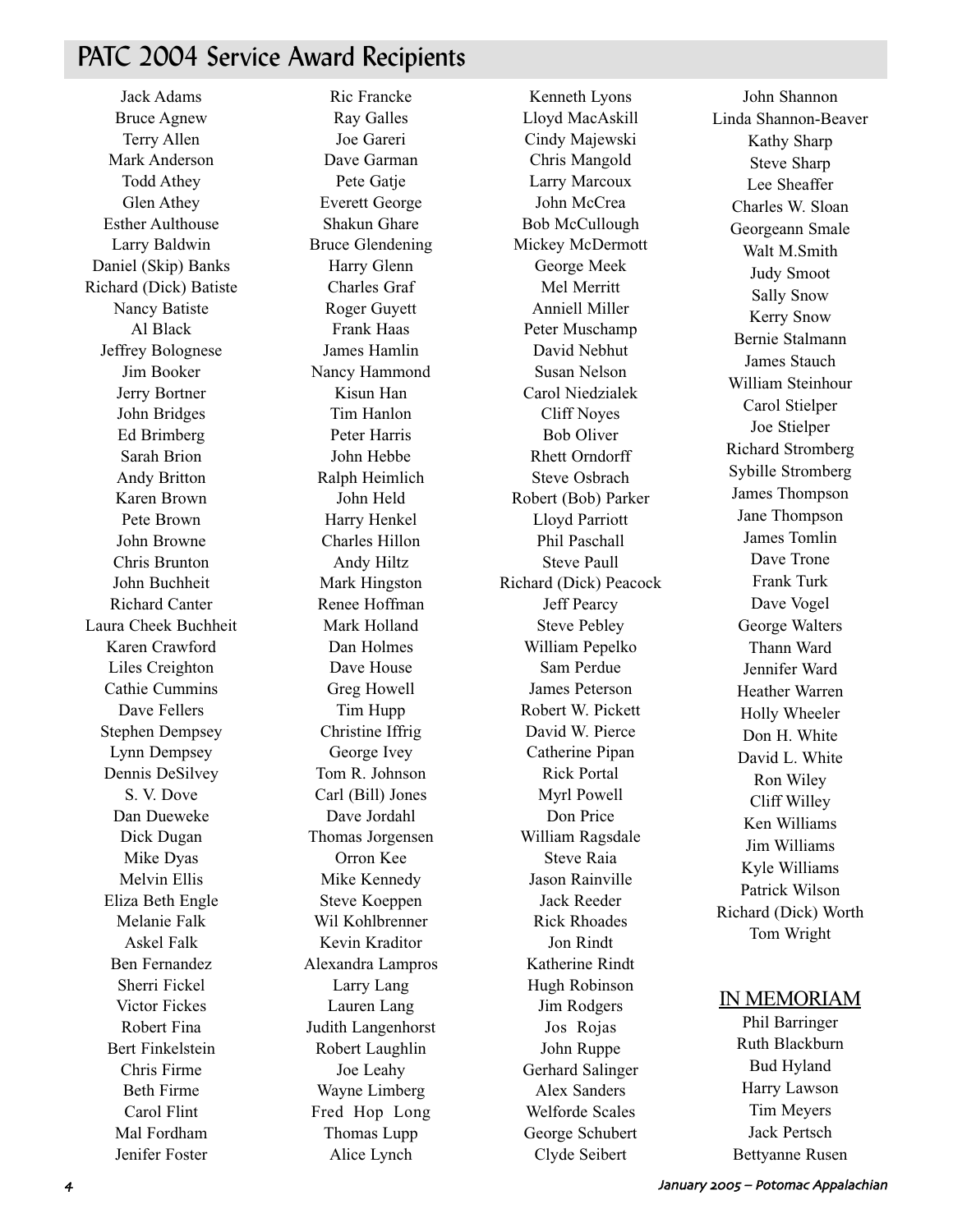# Roster of Club Officers, Staff and Council Members

# **CLUB OFFICERS**

## **President**

Thomas R. Johnson 351 Skyline View Dr. Front Royal, VA 22630 (h): 540/622-6422 (w): 703/874-7275 johnts3@juno.com

## **Vice President-Operations**

Bruce Glendening 1428 Woodacre Dr. McLean, VA 22101 (h): 703/532-9093 (w): 202/267-8011 bglendening@yahoo.com

### **Vice President-Volunteerism**

Lee Sheaffer 943 Castlerock Lane Berryville, VA 22611 (h): 540/955-0736 (w): 703/771-3495 thumpers@visuallink.com

# **Secretary**

W. Alan Day 2433 Ansdel Ct. Reston, VA 20191 (h): 703/860-0181 dayalan@nova.org

## **Supervisor of Facilities**

Mel Merritt One Seaward Drive Severna Park, MD 21146 (h): 410/647-3131 (w): 410/703-6372 nanmelmerritt@comcast.net

## **Supervisor of Info.,**

**Educ. & Activities** Jane Thompson P.O. Box 82 Barnesville, MD 20828 (h) 301/349-2496 jayteehike@yahoo.com

## **Supervisor of Land**

Chris Mangold 5749 Windsong Ct. New Market, MD 21774 (h): 301/865-0685 (w): 301/663-9900 csm5749@yahoo.com

# **Supervisor of Membership**

Georgeann Smale 9710 De Paul Dr. Bethesda, MD 20817 (h): 301/581-9584 gsmale99@yahoo.com

# **Supervisor of Trails**

Liles Creighton 100 Riverview Ave. Annapolis, MD 21401-1122 (h): 410/573-0067 lcrei@aol.com

# **Treasurer**

Vacant

#### **General Counsel** Charles W. Sloan

107 Pleasant St. Vienna, VA 22180 (h): 703/938-9668 (w): 703/938-2944 cwsloan@aol.com

# **Past President**

Walter M. Smith 348 Fairmont Ave., Apt. 3 Winchester, VA 22601-3904 (h): 540/678-0423 wsmith@visuallink.com

# **STANDING COMMITTES**

**AT Corridor Management** Thomas Lupp One East Main St., #4 Thurmont, MD 21788 (h): 301/271-7340 (w): 301/662-2074 tlupp@erols.com

# **Blackburn Center**

Chris Brunton 6245 Walkers Croft Way Alexandria, VA 22315 (h): 703/924-0406 trailbossbtc@msn.com

# **Budget**

(Vacant)

## **Cabins Maintenance**

Mel Merritt One Seaward Dr. Severna Park, MD 21146 (h): 410/647-3131 (w): 410/703-6372 nanmelmerritt@comcast.net

# **Cabins Construction & Major Repairs**

Charles A. Graf 1417 Gilbert Rd. Arnold, MD 21012 (h): 410/757-6053 cagraf@aol.com

# **Conservation**

Jeff Pearcy 7632 South Arbory Ct. Laurel, MD 20707 (h): 301/604-7896 (w): 301/458-4425 jpearcy@aaahawk.com

# **Endowment**

Don Price 4 Kagee Court Severna Park, MD 21146 (h): 410/544-0046 (w): 202/973-7212 Don Sheri Price@hotmail.com

## **Grants and Donations**

Susan Nelson 1609 North Filmore St. Arlington, VA 22201 (h): 703/243-7867 WarNelson@aol.com

# **Hikes**

Karen Brown (Co-Chair) 315 South Adams St. Arlington, VA 22204 (h): 703/521-9050 (w): 703/845-6241 kbkreh@erols.com

# **Hikes**

Susan Bly (Co-Chair) P.O. Box 207 Great Cacapon, WV 25422 (h): 304/258-3319 (w): 304/876-5177 sbly@shepherd.edu

## **Information Systems**

Jos Rojas (Co-Chair) P.O. Box 4552 Manassas, VA 20108 (h): 703/369-1907 (w): 703/886-3392 jarl66@msn.com

## **Information Systems**

Steve Koeppen (Co-Chair) 3050 Bullfrog Rd. Taneytown, MD 21787 (h): 410/756-2916 skoeppen@qis.net

## **Internet Services**

Steve Raia 8833 Camfield Ct. Alexandria, VA 22308 (h): 703/619-6041 (w): 703/795-3665 RAIAS@yahoo.com

# **Maps**

David W. Pierce 410 Orleans Circle, SW Vienna, VA 22180 (h): 703/281-6273 (w): 301/227-6786 davepierce@verizon.net

# **Maryland AT Management**

Thomas Lupp (Co-Chair) One East Main St., #4 Thurmont, MD 21788 (h): 301/271-7340 (w): 301/662-2074 tlupp@erols.com

## **Maryland AT Management**

Rick Canter (Co-Chair) 19521 Divot Place Gaithersburg, MD 20886 (h): 301/924-4942 (w): 301/721-3000 x 3061 southmountaineers@yahoo.com

# **Naturalist**

Robert W. Pickett 10713 Meadowhill Rd. Silver Spring, MD 20901 (h): 301/681-1511 pickett@us.net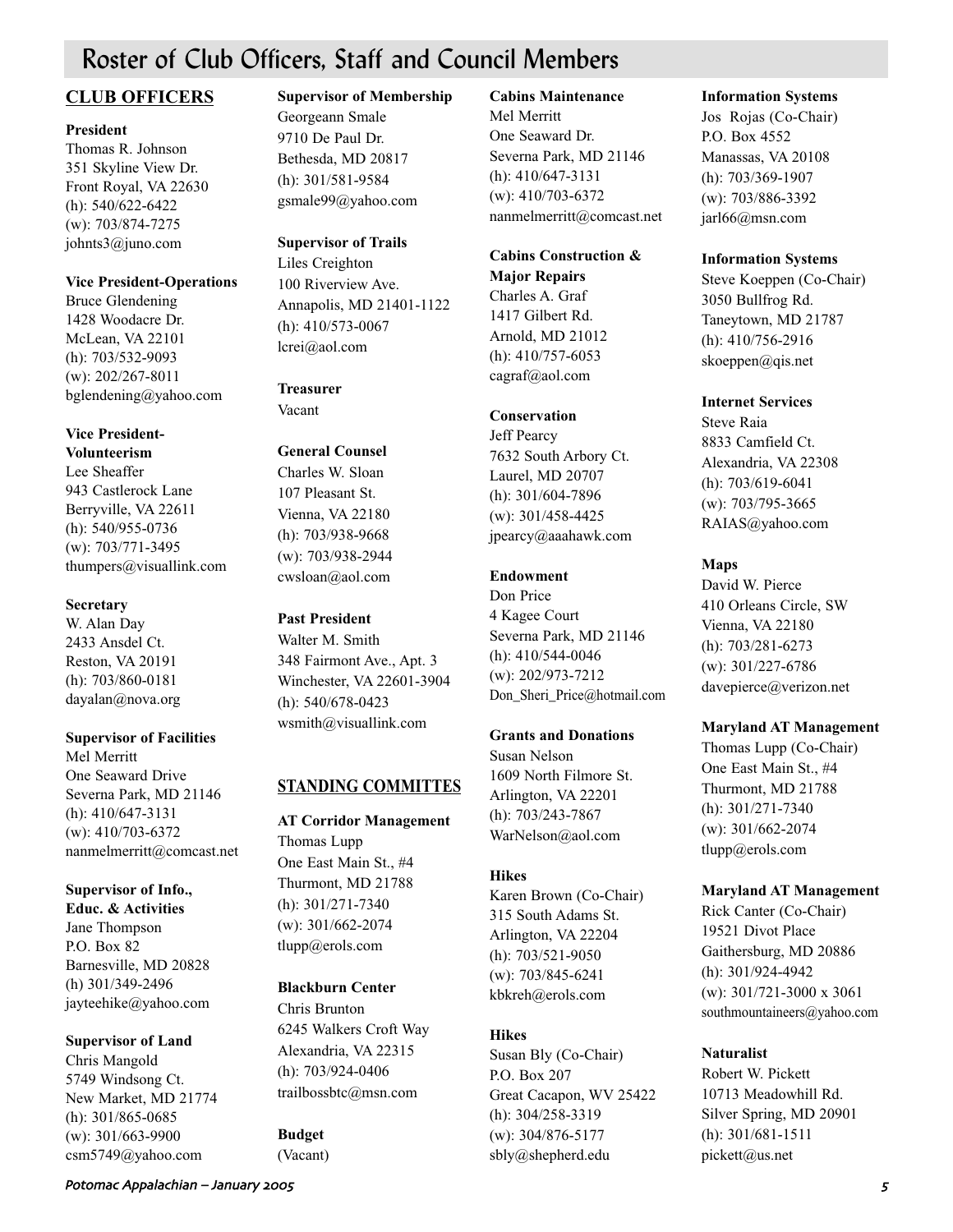# Roster of Club Officers, Staff and Council Members (cont.)

*Potomac Appalachian* **(Editor)** Linda Shannon-Beaver 3757 Chatham Circle Norfolk, VA 23513 (h): 757/857-4129 PA@patc.net

## **Public Affairs** (Vacant)

**Publications** (Vacant)

**Sales Committee** (Vacant)

## **Shelters**

Frank Turk 1329 E St., SE Washington, DC 20003 (h): 202/546-3359 (c): 301/938-6060 frankturk@tmo.blackberry.net

## **Trail Land Acquisition**

Phil Paschall P.O. Box 201 Waterford, VA 20197 (h): 540/882-3027 (w): 202/782-5805 bettycox@erols.com

## **Trail Patrol**

Holly Wheeler 13-Q Ridge Rd. Greenbelt, MD 20770 (h): 301/486-1598 (w): 202/208-5233 hollywheeler@verizon.net

# **SPECIAL INTEREST SECTIONS**

## **Mountaineering**

Andy Britton 8021 Montour Heights Dr. Gainesville, VA 20155 (h): 703/754-5834 (w): 703/622-1920 tallandyb@aol.com

# **Shenandoah Mountain Rescue Group**

Michael Kennedy 7119 River Edge Rd. Columbia, MD 21044 (h): 301/596-9118 (w): 410/765-2782 chair@smrg.org

## **Ski Touring Section**

Bert Finkelstein 2349 Horseferry Ct. Reston, VA 20191-2733 (h): 202/906-8472 (w): 703/715-8534 bertf@erols.com

# **REGIONAL CHAPTERS**

# **Charlottesville Chapter**

John Shannon 110 Thomas Dr. Charlottesville, VA 22901 (h): 804/293-2953 (w): 804/924-2356 jds1c@unix.mail.virginia.edu

# **North Chapter**

Pete Brown 2012 Blue Mount Rd. Monkton, MD 21111-1220 (h): 410-343-1140 (w): 410-583-4561 peter.brown4@worldnet.att.net

## **Northern Shenandoah**

**Valley Chapter** Lee B. Sheaffer 943 Castlerock Lane Berryville, VA 22611 (h): 540/955-0736 (w): 703/771-3495 thumpers@visuallink.com

## **Southern Shenandoah**

**Valley Chapter** John Held 230 New York Ave. Harrisonburg, VA 22801 (h): 540/564-1926 (w): 540/564-0926 ext. 219 jheld@rica.net

# **West Virginia Chapter** Dave Jordahl

(w) 240/777-7741 wvpatc@hotmail.com

# **OTHER ACTIVITIES**

**Archives & Library** Carol Niedzialek 11503 Amherst Ave., #103 Wheaton, MD 20902 (h): 301/949-9729 niedze@erols.com

## **Cabins Reservations** Shakuntala K. Ghare 3022 Steven Martin Dr. Fairfax, VA 22031-1030 (h): 703/242-0963 x17 cabins@patc.net

**Headquarters Facility** Orron Kee 2214 Wm. & Mary Dr.

Alexandria, VA 22308 (h): 730/360-3022

## **Information/Sales Desks**

Annetta DePompa 1230 Wilson Blvd. Huntingtown, MD 20639 (h): 410/535-5171 (w): 301/763-3098 hikerfool@yahoo.com

## **Medical**

(vacant)

# **STAFF**

#### **Director of Administration** Wilson Riley

10721 Joyce Dr. Fairfax, VA 22030 (h): 703/691-1497 (w): 703/242-0693 ext. 11 wriley@patc.net

## **Business Manager**

Monica Clark 5444 Ladue Lane Fairfax, VA 22030 (h): 703/352-1008 (w): 703/242-0693 ext. 15 mclark@patc.net

# **Trails Coordinator**

Heidi Forrest 6121 Turkey Run Ct. Manassas, VA 22111 (h): 703/368-0224 (w): 703/242-0693 ext. 12 hforrest@patc.net

# **Sales Coordinator**

Maureen Estes 113 West 17th St. Front Royal, VA 22630 (h): 540/622-2351 (w): 703/242-0693 ext. 19 mestes@patc.net

# **Membership/Cabins**

Patricia Fankhauser 5696 Singletree Dr. Frederick, MD 21701 (h): 301/631-0488 (w): 703/242-0693 ext. 17 pfankhauser@patc.net

# **PATC GENERAL**

**FAX:**  703/242-0968

**24-HOUR ACTIVITIES TAPE:** 703/242-0965

# **WEBSITE** Patc.net

**E-MAIL** info@patc.net

# *Our Gift to you!*

**Go to www.patc.net/resources/pa/ for your Cabins calendar for 2005. This one-page calendar features color photos of many of our newest cabins in the rental system along with a number of all-time favorites. You may download this calendar to use on** your computer — or print a copy for refer**ence. Or, take this file to your local printer for a one-of-a-kind, glossy color calendar.**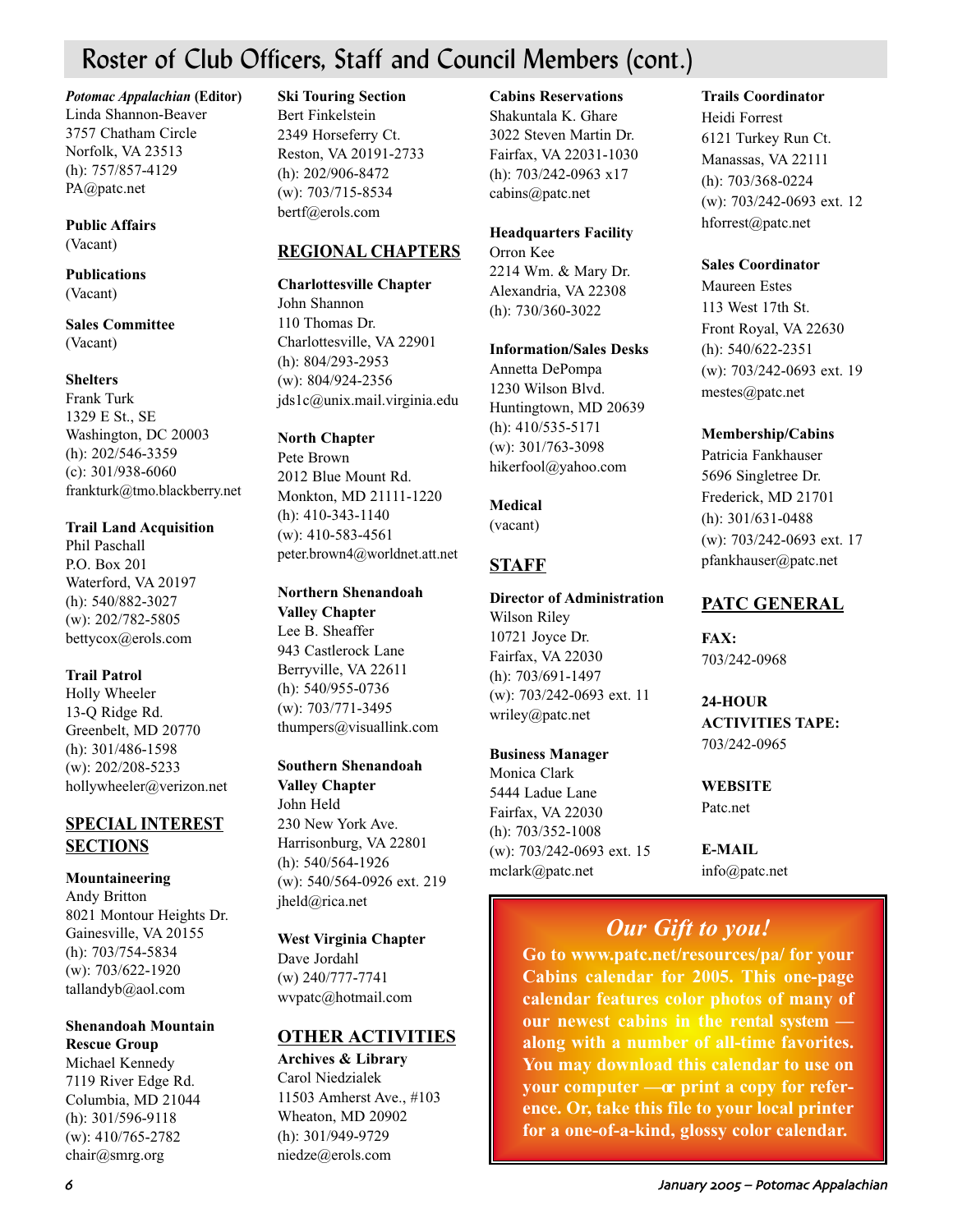





**Cabins**

2004

THE POTOMAC APPALACHIAN TRAIL CLUB'S

# The Potomac Appalachian Trail Club's **Cabins 2004**

This handsome full-color book (a "first" for PATC) presents<br>
complete and up-to-date descriptions and rates for all the club's rental cabins in Pennsylvania, Maryland, West Virginia, and Virginia, including four cabins added to the rental system since the last published edition in 2001. Our system now includes 12 cabins available to the general public, and 20 that are rented only to club members. You'll find the history of each cabin and "things to do" at each site, as well as the latest rental procedures and policies. For an overview of the cabins please visit our cabin rental page on the Web at www.patc.net/activities/cabins/. For full details, order this attractive new edition of the guide and have it handy when making reservations. To purchase a copy of this guide call 703/242-0315 ext. 19, or go online at www.patc.net/store/PC280.htm.

48 pages, Cost: \$5.20 (member price) \$6.50 (non-members)

# Volunteers Appointed November and December

# **Appointed in November**

| дррошцей ні імочення і                                                             |                                     | Y.S |
|------------------------------------------------------------------------------------|-------------------------------------|-----|
| Emeline Otey Tuscarora Trail - Doll Ridge to Rock Marker                           |                                     |     |
|                                                                                    |                                     |     |
| Jennifer & Joe Palaskey Furnace Mountain Trail [upper]                             |                                     |     |
|                                                                                    |                                     |     |
| Steve Sharp & Walt Smith Tuscarora Trail - Southern rock field to power line,      | <b>SAMILY AND</b>                   |     |
| Frye Path, Laurel Path, Rock Cave and Overlook                                     | inne<br>4148                        |     |
| <b>Appointed in December</b>                                                       |                                     |     |
| Jim McManus (Co-overseer) Shockey Knob Shelter                                     |                                     |     |
|                                                                                    |                                     |     |
| Rich McDonough Jones Mt. Trail - between Bear Church and Cat Knob                  |                                     |     |
|                                                                                    |                                     |     |
| Debra & William Ritt Bull Run-Occoquan Trail - Rte. 28 Parking to Little Rocky Run |                                     |     |
| <b>SANTA</b>                                                                       |                                     |     |
|                                                                                    |                                     |     |
|                                                                                    |                                     |     |
| All New Trails                                                                     |                                     |     |
| Steve Weiss Boundary Trail                                                         |                                     |     |
| Dave Pugh Conley-Morris Trail                                                      | Eric Carlson Conley-Wineberry Trail |     |
|                                                                                    | Paul Roberts Boxwood Trail          |     |
| Jim Denham Boxwood Spring Trail                                                    | Lauren Lang Mountain Laurel Trail   |     |
| Amy Crumpton Muttontop Trail                                                       |                                     |     |
|                                                                                    | Pam Williams Meadow Trail           |     |
| Marilynn Stone Chimney Trail                                                       | Andy Johnson Andy's Overlook Trail  |     |



| Eric Carlson Conley-Wineberry Trail |  |
|-------------------------------------|--|
| Paul Roberts Boxwood Trail          |  |
| Lauren Lang Mountain Laurel Trail   |  |
| Karen Pugh   Elijah's Trail         |  |
| Pam Williams Meadow Trail           |  |
| Andy Johnson Andy's Overlook Trail  |  |
| Leonard Keifer Bartman Trail        |  |
| George Schubert White Knob Trail    |  |

Steve & Kathy Sharp . . . . . . . . . Howze Camp Trail Karen Brown . . . . . . . . . Spruce Pine Hollow Trail George Schubert . . . . .Eagle Nest Mountain Trail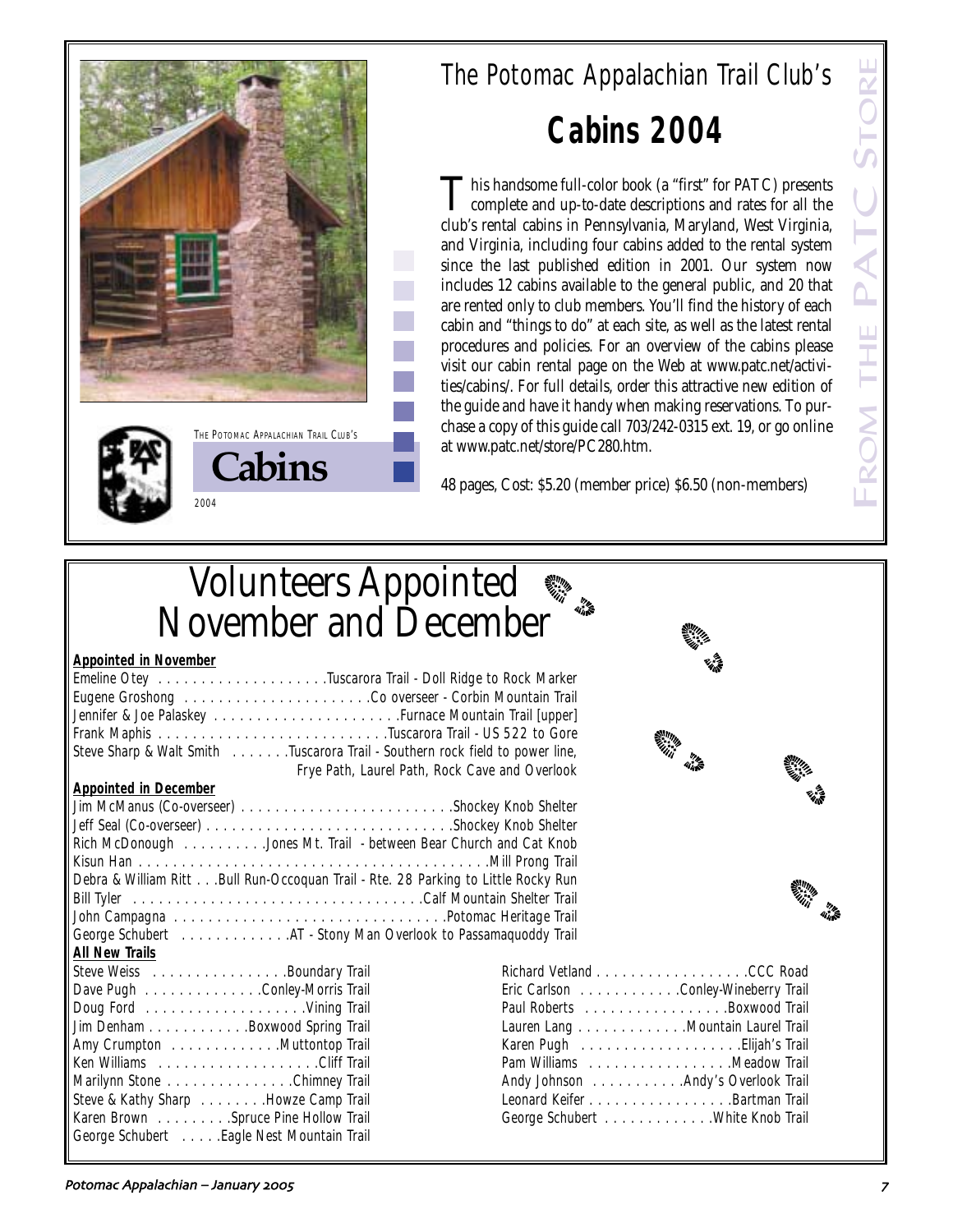# A New Wave Of Wilderness Proposals Part I

More wild lands in our region could receive permanent protection in the next couple of years. Citizen groups in Virginia, West Virginia, and Pennsylvania have developed a new round of wilderness proposals for roadless areas of the national forests. These volunteer groups welcome our interest and support, to help protect wild places we know and love.

The new wilderness proposals make a cheering counterpoint to recent news that the U.S. Department of Agriculture wants to repeal the Roadless Area Conservation Rule, a 2001 measure that bars logging and roads from roadless areas of the national forests. While temporary protective categories are in effect in parts of our nearby forests, we know from experience that administrative protections can be rescinded.

Decisions in the 1930s and 1940s repealing protection led conservation advocates such as Benton MacKaye, considered the father of the Appalachian Trail, to begin working for protection that would be more permanent. This led Congress to pass the Wilderness Act, whose 40th anniversary we celebrated in September.

When Congress designates an area as wilderness, agency officials no longer have the authority to allow logging or development, and they are strengthened in their role as guardians. We citizens who know wild places also have our role under the Wilderness Act. It is to educate our government officials about those areas that are still wild and deserving of protection as wilderness.

For further information: Friends of Allegheny Wilderness, www.pawild.org (E-mail to kjohnson@pawild.org, postal mail to 220 Center Street, Warren, PA 16365) ❏

> *— George Alderson,* george7096@comcast.net

*George Alderson participated in PATC's wilderness study of Shenandoah NP in 1966, leading field studies of the Pass Mountain – Thornton Hollow area. He is retired from a career with the US Bureau of Land Management and U.S. EPA.*

# A Weekend in the Park With Shenandoah Mountain Rescue Group

**During the last three weekends of** October, the Shenandoah Mountain Rescue Group (SMRG) was invited to support the ranger staff at SNP. When the park gets busy – as expected during prime leafviewing season – SMRG is able to provide rapid response for first aid, more serious medical incidents, backcountry rescues, and searches for missing hikers. These "Weekends in the Park" are part of SMRG's ongoing effort to assist the park with hiker safety.

The first and third weekends had nice weather, with plenty of visitors out and about, so we responded to several incidents each weekend. The middle weekend was foggy and rainy except for a short break Saturday afternoon – the time we received our only call.

Our first Weekend in the park began early. On the morning of Oct. 16, SMRG members responded to treat a boy who had fallen down a rocky slope near the Big Meadows campground. The boy was treated for an apparent broken leg, and his evacuation required one belay – a technique using a rope attached to the litter (a backcountry stretcher of sorts) to provide safety while litter bearers carry the litter up or down slope. Next, SMRG and park resources were stretched thin to cover two simultaneous incidents facing the rangers. A woman had apparently fainted and fallen on the South River Falls Trail. A SMRG Emergency Medical Technician (EMT) provided first-response care, and the hiker was evacuated by ranger vehicle. At the same time, near Swift Run Gap, SMRG members helped treat a woman in cardiac arrest. She was delivered by ambulance to a Medevac helicopter waiting at Swift Run Gap. On Sunday, SMRG helped search for a missing girl separated from her parents on White Oak Canyon Trail. She was reunited with her parents before SMRG arrived. And the weekend ended with a short search for three missing foreign diplomats who had been caught out on Hawksbill Mountain Trail after dark without adequate equipment or warm clothing. A ranger-led team located the diplomats.

SMRG's last weekend in the park – Halloween weekend – was beautiful and relatively calm. On Saturday morning, we responded to a report that a woman hiking the White Oak Canyon Trail had fallen and appeared to have broken her wrist. Two SMRG members, one an EMT, drove down the Old Rag fire road to the base of the White Oak trailhead and started up the trail. A halfmile up the trail, the team reached the patient. She had made a sling of an old sweatshirt and was bearing the pain well. The team helped to further stabilize the injury, provided cold packs, and escorted the hiker down to the parking lot. SMRG also treated a couple of minor ankle injuries in the Big Meadows and Skyland areas and helped the park rangers manage a few "bear jams" on Skyline Drive.

# **Evacuation at Old Rag**

The second weekend saw only one response, but it proved memorable. The length of the evacuation and its technical elements combined to make this the most challenging evacuation mission that most of us had ever experienced. Responding were 11 park personnel and nine SMRG members, who carried out a 10-hour evacuation off the Ridge Trail on Old Rag Mountain.

At 2:30 in the afternoon on Saturday, Oct. 23, we heard initial radio reports of an injured hiker on Old Rag. A 40-something woman hiking with her husband, son, and son's friend had seriously injured her knee. A twoperson ranger team, one of whom was an EMT, was responding. Anticipating a difficult backcountry evacuation, the Park Service initiated a full rescue effort, deploying our SMRG team to the trailhead of Old Rag. By 4:15 p.m., our team leader and an EMT carrying a small supply of medical gear headed up the hill quickly.

## See SMRG, page 15

# **ATC Name Change**

On the Saturday before Thanksgiving, the Appalachian Trail Conference was voted out of existence by its Board of Managers!

Actually - the name is being changed to the Appalachian Trail Conservancy. The ATC is now more involved in land conservation than in trail building, and thus, has decided that a name change is in order. You can read more about this historic change at:

www.appalachiantrail.org/about/namechange.html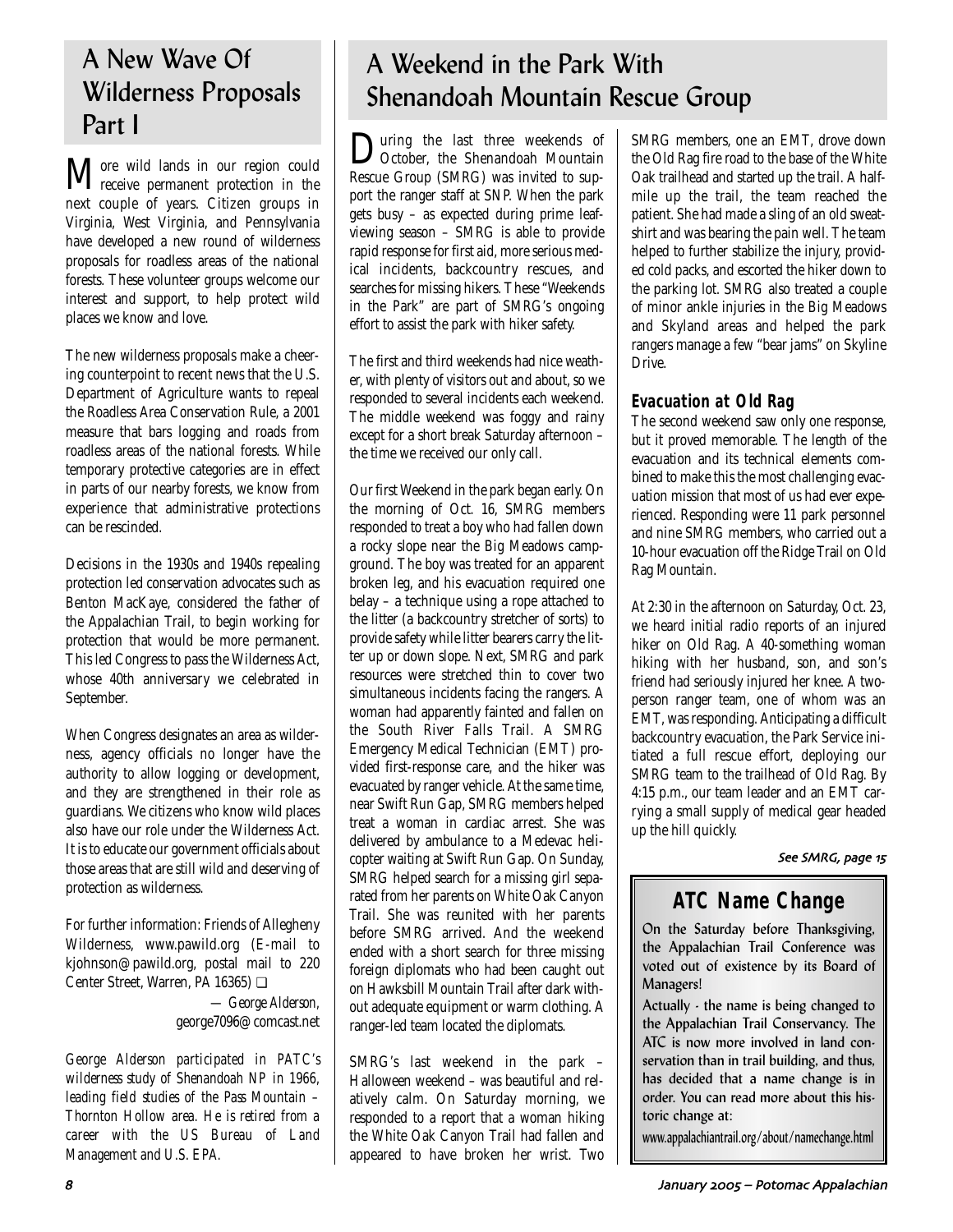# 38 Degrees North, 77 Degrees West

The Savage Lakes sit above 12,000 feet,<br>deep in Colorado's Roaring Fork Valley<br>with The in the Hunter Frying Pan Wilderness. The hike into the first lake is only two miles but the trail gains elevation at a rate of 1,000 feet per mile, which makes it a great weekend hike or the perfect place for a base camp for exploring the upper lake and the peak ridge. Back home after my first year of college, I headed to the lakes with a friend for a long weekend in the backcountry.

On the night before the trip Rachel and I went grocery shopping and loaded up the panniers with our camping equipment. We got an early start the next day, pulling out of my driveway with the two intact llamas, Jackson and J.P., fighting and spitting and kicking in the bed of the truck, causing the '76 sidestep Chevy pickup to swing precariously back and forth as I drove it down our road. Once we got out of sight of the herd females, however, the two llamas in the back of the pickup settled down, their chests heaving from the exertion of trying to kill each other in such a confined space. Their mouths hung open as they panted, the remnants of green spit dripping from their bottom lips.

Once the fighting in the bed of the truck had stopped and Rachel and I didn't have to worry about the animals flipping the topheavy pickup, we could enjoy the pristine views of the valley through the cab's windows. The road hugged the northern bank of the

Frying Pan River all the way to the trailhead, and the morning sun glinted off its water.

Everything went smoothly at the trailhead; we unloaded the llamas and gear and were on the trail before noon. We took the steep hike at a steady pace and made good time, not seeing another soul on the trail until we neared the lakes. A lone fisherman, having spent the day casting for trout, was on his way down with a basket full of fish. He stopped for a short chat and then headed out; we had the lake to ourselves for the entire weekend.

Rain clouds started gathering above the peaks; we tied out the llamas and set up camp with eyes on the sky. Fortunately, the rain held off and we were able to build a fire for dinner. After cleaning up the dishes, we boiled water for hot chocolate and sat on logs, staring into the fire and listening to it snap in the cool air. Rachel looked up from the fire at one point and I watched her eyes go wide as she stared at something over my left shoulder. I turned slowly and squinted into the dark. As my eyes adjusted to the night, a five-point elk appeared piece-by-piece not two yards from our fire. The fire's light turned his eyes a burning red. He stood calmly, watching us with unaffected curiosity, and Rachel and I stared back, transfixed at his size and the reach of his antlers. A few minutes passed as we watched each other, the fire popping and throwing shadows across his shape, and then

## See Alexa, page 13



Jackson, Rachel, and J.P. stand in the rain after the hike out of the Savage Lakes in Colorado's Roaring Fork Valley.



# *Hiker's Notebook*

**Common Name:** Sassafras (named in the 16th century by the Spanish botanist Nicholas Monardes as a corruption of saxifrage, from saxum, stone and frangere, fracture, a plant that is found in rock crevices.)

## **Scientific Name:** *Sassafras albidum* (*species albidum* is Latin for whitish)

**Potpourri:** The root bark of sassafras was used by Native Americans in Florida to treat fever, rheumatism and as a general tonic. When the Spanish came to Florida, they mistook the fragrant sassafras for cinnamon (it is still sometimes called cinnamon tree) and learned of its reputed curative powers. It became a major export to Europe, second only to tobacco, and sassafras tea became a fashionable beverage. According to the doctrine of signatures, the phallic shape of the leaves suggested use as a treatment for syphilis. Consequently, it lost respectability and declined as an important export.

Sassafras bark and root produce a heavy, volatile oil called safrole which is the source of its pleasant taste and aroma. The oil has been used in the manufacture of perfume and soap for its aromatic properties and in the manufacture toothpaste and chewing gum for its taste. The original flavoring for root beer is the oil of the sassafras root. It was also employed for numerous medicinal purposes, particularly skin problems such as eczema.

Research conducted in the 1960s revealed that safrole caused cancer in laboratory rats. Accordingly, sassafras bark and oil were banned by the FDA for flavoring or food additives. Additional research revealed that, while safrole has some properties that reduce skin irritation, it has no other significant medicinal benefit. ❏

*—William Needham*

*Visit the Hiker's Notebook Web site at: www.mwrop.org/W\_Needham/h\_notebook.html*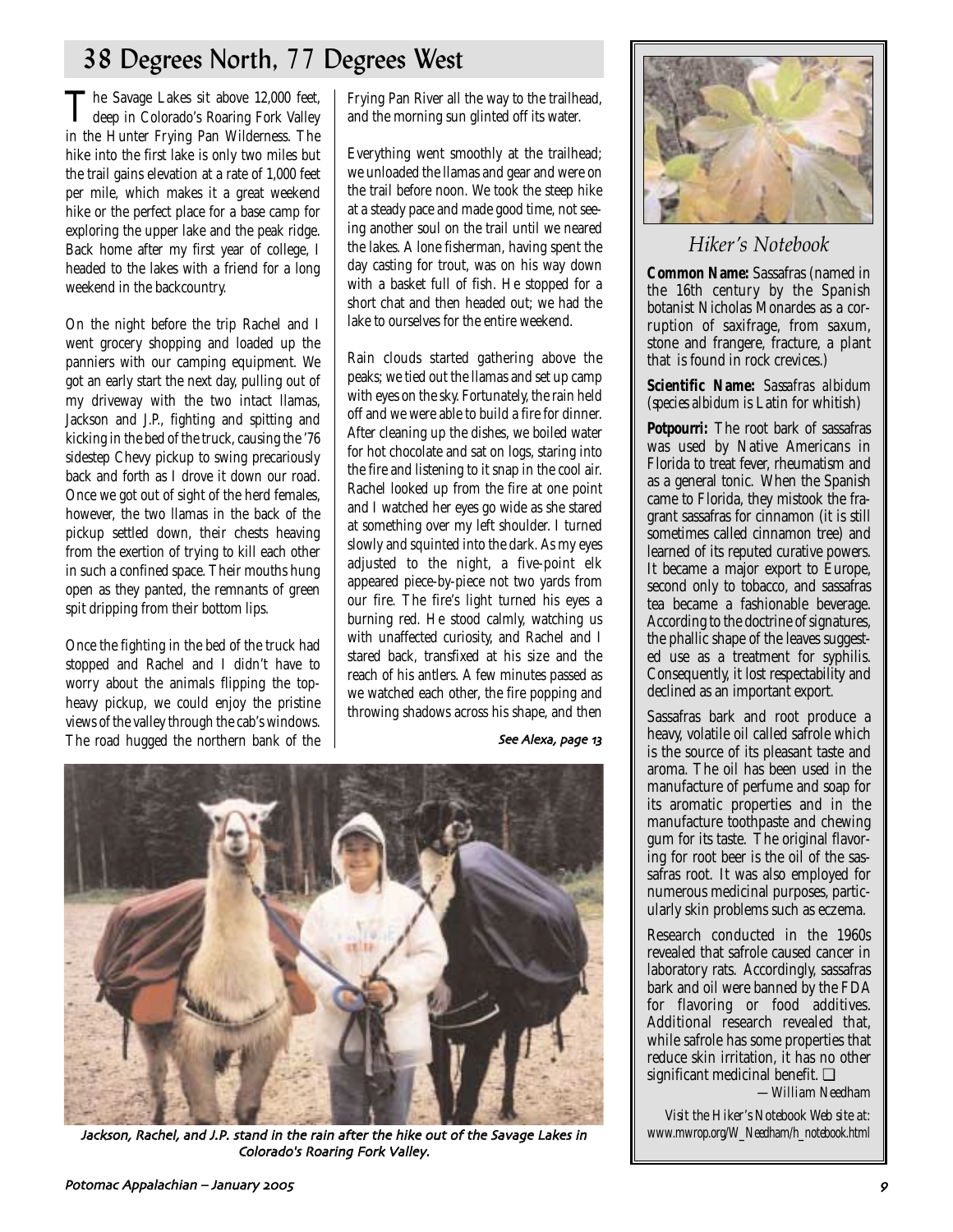#### Charlottesville Chapter

The Charlottesville Chapter hikes every Saturday; summer, winter, and in between. Hikes are usually 8 to 10 miles. We usually maintain trails on the last Saturday of the month. Meet at Sprint parking lot, 2307 Hydraulic Road, at 9:00 a.m., with food and water for the day. The majority of hikes are in the southern and central districts of Shenandoah National Park, with some in the north district and in George Washington National Forest. Our Chapter hikes are posted at www.patc.net/ chapters/char/hikes.html. INFO: Jere Bidwell 434/295-2143 or John Shannon 434/293-2953.

#### North Chapter

The North Chapter of PATC conducts monthly trail work trips on the Maryland and Pennsylvania sections of the AT and on the Pennsylvania sections of the Tuscarora Trail. We also lead hikes on these and other trails. Maryland AT work trips are generally held on the first and third Saturdays – contact Nancy Hammond (mdtrail@yahoo.com) 301/739-0442 for information. Pennsylvania work trips are generally held on the AT on the first Saturday and on the Tuscarora on the third Saturday – contact Pete Brown (peter.brown4@worldnet.att.net) 410/343- 1140. Pennsylvania AT work trips also include an optional Saturday evening dinner at the Gypsy Spring cabin. For information on upcoming hikes, contact Chris Firme (bncfirme@innernet.net) 717/765-4833. For general chapter information, contact chapter president Pete Brown or visit the North Chapter **home** page (www.patc.net/chapters/north/).

#### Northern Shenandoah Valley Chapter

The Northern Shenandoah Valley Chapter sponsors hikes in national and state parks and forests in the Shenandoah Valley vicinity, open to the public, on a monthly basis except during the winter. Hikes are posted in the Forecast. Other activities are in the NSV Chapter Newsletter. For further information contact Lee Sheaffer, (thumpers@visuallink.com) 540/955-0736.

# KEY to Forecast Activities

All events are marked for easy identification. Late changes or cancellations are listed on the weekly information tape (703/242-0965), which is updated on Sunday evening for the following seven days. The Forecast can also be found on PATC's Web site at www.patc.net/activities/forecast.html.

- **\*** Hiking Trips
- \* Backpacking Trips
- $\otimes$  Trail Work Trips
- **4** Cabin/Shelter Work Trips
- 
- Ri Trips‱<br>ا Special Special Events
- $\blacksquare$  Meetings
- $\mathscr O$  Classes
- z K9 Trail Blazers (dogs permitted)

Note to all hike leaders: Please ask nonmembers on your hike if they would like to join PATC, thén get names ánd addresses so a club volunteer can send them information packets. Thanks!

# **Chapters**

#### Southern Shenandoah Valley Chapter

See www.ssvc.org or the one linked to the PATC Web site for descriptions of hikes and work trips. We usually hike in the southern and central districts of the SNP and in the GWNF. Contact the listed hike leader for information about a specific event, or contact Michael Seth 540/438-1301.

#### West Virginia Chapter

The West Virginia Chapter meets twice a year in March and September. The Chapter maintains a section of the Black Locust circuit trail in Gambrill State Park near Frederick, Md. Work trips and hikes are usually scheduled monthly from March through December. We also lead overnight weekend trips for day hikes or backpacking. All activities are listed in the PA Forecast. For further information contact Dave Jordahl (wvpatc@hotmail.com) 304/876- 7062 (evenings) or 240/777-7741 (days).

#### Ski Touring Section

The Ski Touring Section has served since 1974 to introduce Washington area residents to crosscountry skiing and to provide cross-country skiing opportunities to experienced skiers. The Section sponsors winter weekend ski trips for all levels of skiers to nearby mountains in Maryland, West Virginia and Pennsylvania, as well as periodic social events year round. INFO: Bert Finkelstein (bertf@erols.com) 703/715-8534.

#### Mountaineering Section

We're a diverse group of local Washington, DC area climbers. Young and old, male and female, crag rat, sport climber, and alpinist, active and armchair types – we all enjoy climbing in its many varieties. We also share common interests in promoting safe climbing, conserving the outdoors, developing new climbers' skills, representing the Washington area climbing community, and having fun! We provide instruction for those wanting to learn the basics – we're not a school, but we can get you started. We go climbing, either locally or further afield, nearly every weekend. In the winter we organize trips to the Ice Festivals in the Adirondacks and the White Mountains for beginning and advanced ice climbers. For further information contact Andy Britton, (tallandyb@aol.com) 703/622- 1920, or Mack Muir (MackMuir@edisaurus.com).

#### PATC Hikes

PATC offers organized hikes appealing to the diverse interests of our members. There are K-9 Hikes, which invite you to bring your favorite dog; Family Hikes tailored to kids; Natural History Hikes stalking the fascinating but often elusive flora and fauna of the region; hikes featuring varying levels of difficulty with the Easy Hikers, In-Between Hikers, and Vigorous Hikers; Birding Hikes with experts to help sight and identify our avian neighbors; Historical Hikes tracking littleknown structures in Shenandoah National Park; Series Hikes tracing the entire length of the Tuscarora Trail or the trails of Pennsylvania, section by section; Backpacking Hikes traversing the tracts of West Virginia and Southern Virginia; hikes scheduled for weekends; ones scheduled for weekdays; Geology Hikes led by experts from the Smithsonian focused on the unique stratigraphy of our area; Mushroom Hikes with mycologists; Waterfall Hikes to beat the summer heat; and Outreach Hikes to get together with the members of area groups like the Sierra Club or the Congressional Hikers. That is just to name a few. Check out the Forecast calendar and hear updates on the weekly tape (703/242-0965).

#### Other Clubs' Hikes

Capital (www.capitalhikingclub.org) and Wanderbirds (www.wanderbirds.org) hike on Saturdays and Sundays, traveling by bus and leaving from downtown, with suburban stops as well. Center Club, Northern Virginia Hiking Club and Sierra Club hike on both Saturdays and Sundays using carpools, which often leave from a suburban Metro stop. Schedules are available at PATC Headquarters and are published in area newspapers on Fridays. The schedule of West Virginia Highland Conservancy outings in the Monongahela National Forest and surrounding areas is on their web site at www.wvhighlands.org.

Meetings

#### PATC Council – Second Tuesday

Meetings Meetings are held at PATC HQ, 118 Park Street, S.E., Vienna, Va., unless otherwise noted.

#### New Members (PATC) – First Wednesday

7:30 p.m. Curious about the club? Want to learn more? The best way is to attend a New Members meeting (but you don't have to be new to qualify). Attend the meeting and find the mysteries of PATC revealed in full. Refreshments will be served. Directions to PATC: Take Rt. 123 into Vienna, Va., and turn east on Park St. (Rt.675) to 118 Park St. on your left. INFO: Jane Thompson 301/349-2496.

#### Mountaineering Section – Second Wednesday

8:00 p.m. – We meet every month unless noted in the Forecast. INFO: Mack Muir (MackMuir@edisaurus.com) 703/960-1697 or PATC's Web site: www.patc.net/chapters/mtn\_sect.

Shenandoah Mountain Rescue Group Business meeting - Last Tuesday of each month, 7:30 p.m. INFO: Doug Sigman (join@smrg.org), 703/255-5034, or www.smrg.org.

The council meets at 7:00 p.m. sharp. The PATC Council meets every month to conduct business of the club and once a year for a dinner meeting. All members are always welcome. Come see how we make decisions about your club. INFO: Wilson Riley (wriley@patc.net) 703/242-0693 x11.

#### Trail Patrol – First Tuesday

7:30 p.m. Trail Patrol volunteers are PATC's goodwill trail ambassadors to the hiking public. They provide a visible, reassuring presence on the trails, and strive to educate the public on good hiking practices, minimum impact hiking, and camping ethics. Patrol members are trained in land navigation, emergency procedures, radio communications, and personal equipment. All Trail Patrol volunteers are also expected to become certified in a recognized basic first aid course. Some equipment and uniform items are provided upon completion of training. INFO: Holly Wheeler (trailpatrol@patc.net) 301/486-1598, or see our section in PATC's Web site: www.patc.net/ volunteer/trailpatrol.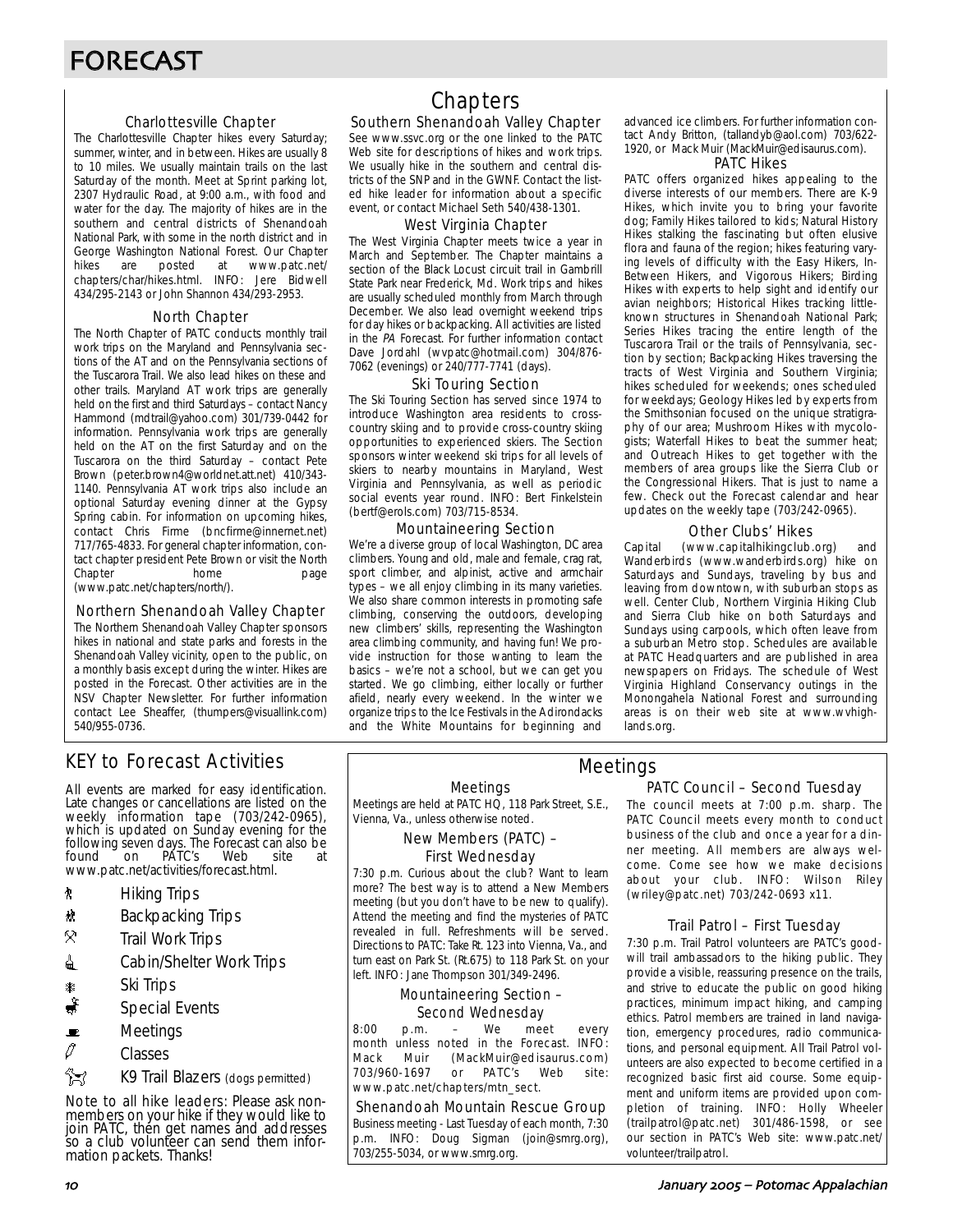# **FORECAS**

# **JANUARY**

#### 1 (Saturday) DEADLINE - February Potomac Appalachian Material due to editors 5:00 p.m.

All items for the next issue of the newsletter due. Send Forecast events to PA-Forecast@patc.net and<br>all other articles to the editor at other articles to the lindashannonb@mac.com. NOTE: Do not send photos or articles to headquarters. E-mail for address.

#### 4 (Tuesday) HIKE - Family Hike Leesburg, VA

Start the new year by getting out into nature, and come explore wildlife at the beautiful Rust Sanctuary. We will hike down to a pond, through the woods, and to an open meadow. This kidpaced circuit hike will be about 1.5 miles long. The trail is jogging-stroller passable. INFO: Lauren Lang (at94L@netzero.com) 571/242-3950.

#### 4 (Tuesday) HIKE – Vigorous Hikers

#### North District, Shenandoah National Park, VA

Ascend Jordan River to Mt. Marshall Trail, to Jenkins Gap, then AT south to Bluff Trail with a side trip down Big Devil's Stairs overlook, returning on Jordan River Trail. About 17 miles and 3000 ft. climb. INFO: Chris Nolen (chrishiker@erols.com) 301/469-8931.

4 (Tuesday) MEETING - Trail Patrol, 7:30 p.m.

#### 5 (Wednesday) CLASS – Winter Backpacking (REI) Bailey's Crossroads, VA

7:30 p.m. Think about backpacking and warm weather usually comes to mind. Summer breezes, shorts and a light shirt, a smaller, lighter pack to carry. It's true, more gear and food are essential to stay warm and sheltered, but good planning and gear selection can reduce your load. And reducing your load can not only mean more fun, but an increase in safety and a decrease in fatigue as well. REI's resident AT thru-hiker, Brian Chenoweth, will share his experience gained from long-distance hiking and discuss and demonstrate ways and means to increase your winter skills and fun. INFO: Mark Nelson (mnelson@rei.com) 703/379-9400.

#### 5 (Wednesday) HIKE - Easy Hikers Alexandria, VA

Starting from the Belle Haven Picnic area south of Alexandria, the Easy Hikers will walk on the paved bicycle path, the Dyke Marsh nature trail, and visit the Jones Point lighthouse to get a very upclose view of the Wilson Bridge construction. Meet at 10:15 a.m. and bring lunch and water and binoculars for birding if you wish. To reach the picnic area, take the G. Washington parkway south through Alexandria. The picnic area is about 1/2 mile beyond Alexandria on the left. Or exit the Beltway (I-495) at Exit 1, take US 1 North to Franklin St, (first light) turn right to Washington St, turn right and go about 1 mile to picnic area on left. INFO: Shirley Rettig 703/836-0147.

#### 5 (Wednesday) HIKE - Midweek Hikers Location to be determined

The PATC Midweek Hikers carpool each Wednesday from the Washington, DC area to various trailheads. Hikes are at a moderate pace and about 8 to 12 miles in length with varied elevations. Current information, including meeting place, time, leader's name and phone number, and a detailed description of the hike are available on the PATC Activities Recording: 703/242-0965.

# 5 (Wednesday) MEETING - New Members (PATC), 7:30 p.m.

#### 8 (Saturday) HIKE – Natural History Hike

Central District, Shenandoah National Park, VA Bob Pickett leads a bushwhacking adventure along trails and former roads of Corbin and Thoroughfare Mountains in search of mountain residences. Participants will be given a copy of a 1928 USGS map as we scramble through this rough region. On the positive side, we will not have to cross Hughes River or Brokenback Creeks, thus making this a little more practical for winter exploration. This will be a moderately strenuous hike, largely dependent on soil and weather conditions of the day. Eight miles of hiking, with most of it off-trail are proposed. INFO: Bob Pickett 301/681-1511.

#### 11 (Tuesday) CLASS – Intro to GPS (REI) Fairfax, VA

7:00 p.m. Join REI for an overview of the features and functions of GPS units, and how to choose a model based on your intended activities. INFO: Mark Nelson (mnelson@rei.com) 703/379-9400.

#### 11 (Tuesday) HIKE – Vigorous Hikers Triangle, VA

Prince William Forest. This will be a 19-mile circuit hike in Prince William Forest, beside the streams and waterfalls of this National Park with just a scattering of ups and downs. Meet at the park Visitor Center at 8:30 a.m. or check with Chris Nolen (301/469-8931) for carpooling. INFO: Cliff Noyes 540/373-8267.

#### 11 (Tuesday) MEETING - PATC Council, 7:00 p.m.

#### 12 (Wednesday) CLASS - Great Snowshoe Adventures (REI) Bailey's Crossroads, VA

7:30 p.m. Snowshoeing is the fastest growing winter sport, and you can find great snowshoeing within 4 hours of DC. Local photographer and musher, Ed Neville will reveal some of his favorite Appalachian snowshoe spots, and provide advice on stride, climbing, descending and turns. INFO: Mark Nelson (mnelson@rei.com) 703/379-9400.

#### 12 (Wednesday) HIKE – Easy Hikers Springfield, VA

The Easy Hikers will hike a mostly level five-mile circuit hike around Lake Accotink. Meet at the first parking lot on left in Wakefield Park at 10:15 a.m. Bring water. Lunch will be at a local restaurant. Directions to Wakefield Park: Leave the Beltway (I-495) at Exit 54-A (Braddock Road). Go west on Braddock Road and turn right at the park entrance about 100 yards beyond the beltway. Hike canceled if Fairfax County schools are delayed or closed due to weather. INFO: Bill Burnett (burn2154@earthlink.net) 703/569-2154.

12 (Wednesday) HIKE - Midweek Hikers Location to be determined See Jan. 5 event for more information.

#### 12 (Wednesday)

MEETING - Mountaineering Section, 8:00 p.m.

#### 13 (Thursday) CLASS – Intro to GPS (REI) College Park, MD

7:00 p.m. Join REI for an overview of the features and functions of GPS units, and how to choose a model based on your intended activities. We'll review the features, accuracy, batteries, water and shock resistance. We'll also discuss compatible mapping and waypoint management software.<br>INFO: Mark Nelson (mnelson@rei.com) (mnelson@rei.com) 703/379-9400.

#### 15 (Saturday) HIKE - Waterfall and Wild Flower Series Central District, Shenandoah National Park, VA

Providing the weather has been cold enough to form ice we will do a ten or more mile circuit hike to include about a mile of bushwhacking up White Oak Canyon to get a close-up view of the falls and cascades in winter. Other trails could include the AT, Old Rag Fire Road, Cedar Run and Hawksbill depending on the time and weather. If the weather has been warm we may seek out another falls. PATC Map 10. Meet at the Oakton Shopping Center parking lot at 7:30 a.m. INFO: Jack Thorsen (thorsen4@Juno.com) 703/339-6716 or William Needham (Needham82@AOL.COM) 410/884-9127.

#### 18 (Tuesday) HIKE – Family Hike Sterling, VA

Bundle up your children and come explore beautiful Claude Moore Park. We will hike the whiteblazed Little Stony Mountain Trail. This circuit trail is 3 miles long, but can easily be shortened. We will meet in the Vestal's Gap Road Parking lot by the Visitor's Center. After the hike we will check out the turtles, puzzles, and learning activities in their great Visitor's Center. INFO: Lauren Lang (at94L@ netzero.com) 571/242-3950.

#### 18 (Tuesday) HIKE – Vigorous Hikers Front Royal, VA

We'll hike on Massanutten Mountain, in George Washington National Forest, VA. Bring back memories of past Dogwood Events. Ascend Tuscarora Trail over Green Mountain, then down to Powell Ft. Camp and up Three Top Mountain to Signal Knob. About 15 miles and 3500 ft. climb. INFO: Chris Nolen (chrishiker@erols.com) 301/469-8931.

## 19 (Wednesday)

#### CLASS – Down the Amazon (REI) Bailey's Crossroads, VA

7:30 p.m. From its source at the crest of the Andes, the Amazon gathers more volume on its course to the Atlantic than the Nile, Yangtze and Mississippi combined. The Amazon basin holds more biologic and hydrologic diversity than any other watershed on the planet. Join explorer Dr. Glenn Geelhoed, for an evening's eco-voyage among macaws, sloths, pink river dolphins, anacondas and howler monkeys. Learn the native cultures and the forces of change in Amazonia. INFO: Mark Nelson (mnelson@rei.com) 703/379-9400.

#### 19 (Wednesday) CLASS – Snowshoeing 101 (REI) College Park, MD

7:00 p.m. For many people, snowshoes still bring to mind large wooden frames with rawhide decking, unwieldy objects that fit better over a fireplace than on one's feet. Today's snowshoes are lightweight and durable, strap securely to practically any boots, and allow you to hike on deep snow or climb steep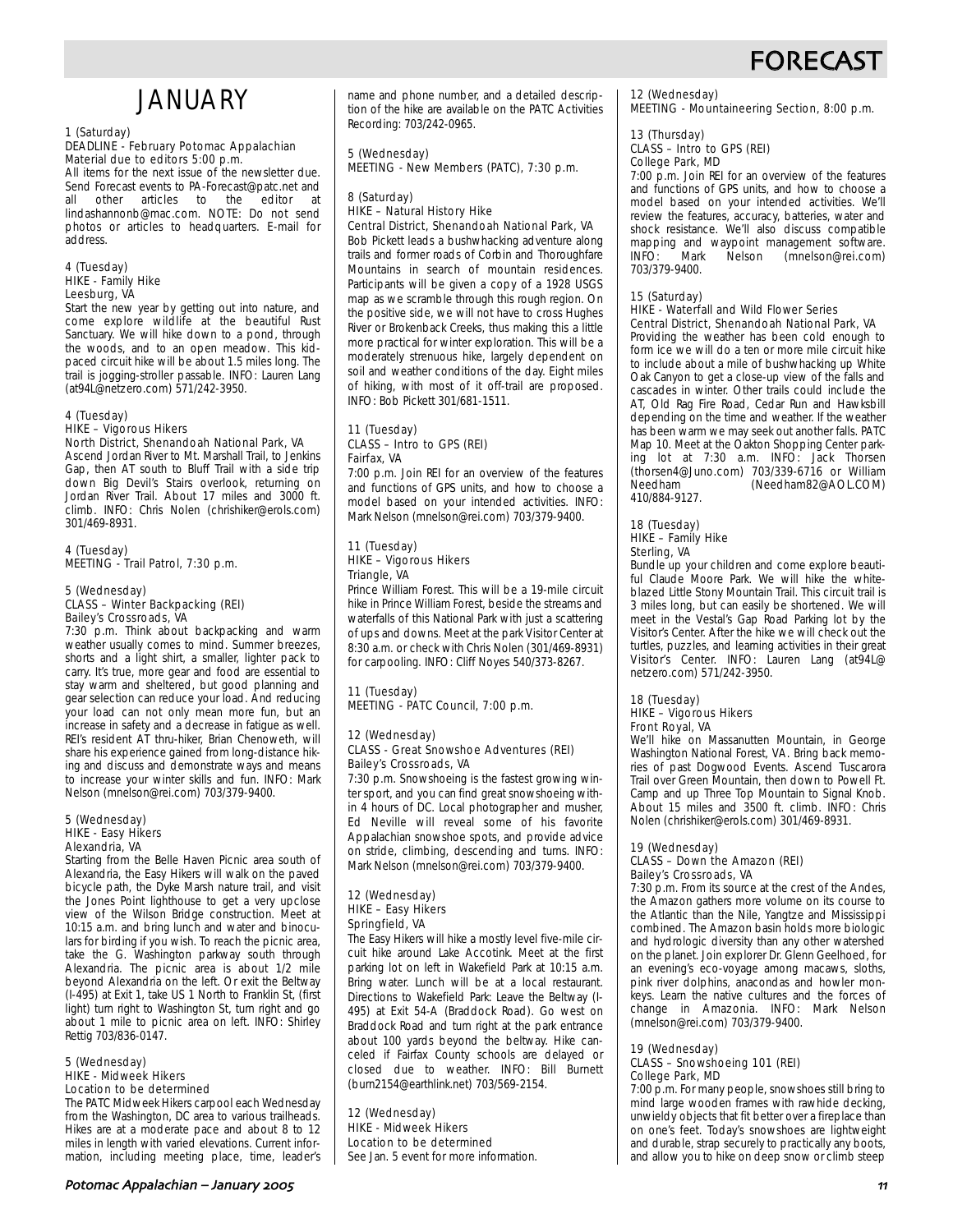# FORECAST

slopes! And, snowshoeing is FUN! Bring your own snowshoes if you have them. We'll go over the basics and give you a chance to put them on and walk around. INFO: Mark Nelson (mnelson@rei.com) 703/379-9400.

#### 19 (Wednesday) HIKE - Easy Hikers Vienna, VA

We'll hike about 4 miles along the W&OD Trail and in Tamarack Park. Meet at the Clarks Crossing Park parking lot at 10:15 a.m. Bring water. Lunch after the walk will be at a restaurant. Hike will be canceled if the Fairfax County Public Schools are closed due to inclement weather. INFO: Sue King 703/356-6659.

#### 19 (Wednesday) HIKE - Midweek Hikers Location to be determined See Jan. 5 event for more information.

#### 20 (Thursday) CLASS – Snowshoeing 101 (REI) Rockville, MD

7:00 p.m. For many people, snowshoes still bring to mind large wooden frames with rawhide decking, unwieldy objects that fit better over a fireplace than on one's feet. Today's snowshoes are lightweight and durable, strap securely to practically any boots, and allow you to hike on deep snow or climb steep slopes! And, snowshoeing is FUN! Bring your own snowshoes if you have them. We'll go over the basics and give you a chance to put them on and walk around. At REI's new store. INFO: Mark Nelson (mnelson@rei.com) 703/379-9400.

#### 22 - 23 (Saturday - Sunday) CLASS - CPR and First Aid Vienna, VA

The Trail Patrol is hosting a CPR and First Aid course. The two-day course covers American Heart Association Adult, Child, and Infant CPR and First Aid. The students will learn basic first aid skills with hands on time. Books and certifications are provided. The afternoon portion of the first aid class is designed with wilderness situations in mind. Time will be spent going over items in our first aid kits and packs. The students learn how to do basic splinting and bleeding control with supplies from their packs. The cost of each class is \$50 per day (\$100 for both days of CPR and 1st aid). The deadline to register for this class is Jan. 7, 2005. INFO:<br>Ben Fernandez (TPTraining@patc.net) (TPTraining@patc.net) 703/327-9788.

#### 25 (Tuesday) HIKE – Family Hike Bluemont, VA

Come join us at the Bears Den Trail Center for a kidfriendly hike along the historic trail, out to the Bear Rocks Overlook, then along the Nature Trail. This circuit hike will be about 2 miles long. INFO: Lauren Lang (at94L@netzero.com) 571/242-3950.

# 25 (Tuesday)

HIKE – Vigorous Hikers Central District, Shenandoah National Park, VA

From Stony Man to Hawksbill loop, about 14 miles and 2800 foot climb. Views from the two highest peaks in SNP. Hike AT and scenic upper Whiteoak Canyon Trail, and Passamaquoddy Trail. INFO: Chris Nolen (chrishiker@erols.com) 301/469-8931.

#### 25 (Tuesday)

MEETING - Shenandoah Mountain Rescue Group (Business meeting), 7:30 p.m.



#### 26 (Wednesday) CLASS – Winter Backpacking (REI) College Park, MD

7:00 p.m. Are you looking for a new challenge? How about winter camping? Learn the basics for backpacking and camping in the winter. Learn some helpful tips and skills to get you through a cold winter's night in the bush. Tips include how to plan, where to go, what gear to bring, and how to dress. Come hear some insights, experiences and photos from a veteran winter camper. INFO: Mark Nelson (mnelson@rei.com) 703/379-9400.

#### 26 (Wednesday) HIKE - Midweek Hikers Location to be determined

See Jan. 5 event for more information.

#### 27 (Thursday) CLASS – Hiking the Appalachian Trail (REI) College Park, MD

7:00 p.m. Bob Phillips will discuss his 2001 Northbound thru-hike of the 2,168 mile AT. Bob will discuss the trail history, planning and preparation, cost, necessary gear, trail shelters, hostels, and all aspects of an AT thru-hike. He will also discuss many of the unique trail "traditions". INFO: Mark Nelson (mnelson@rei.com) 703/379-9400.

#### 30 (Sunday) CLASS – GPS 202 (REI) College Park, MD

7:30 p.m. This class is for GPS owners who want to learn to use their GPS for hiking, geo-caching, or for getting "un-lost". It concentrates on using a GPS to find position and plot routes using the UTM coordinate system on USGS Topo Maps. Points covered include definition of navigation terms, using the UTM system, creating waypoints and routes, and following a route with the GPS. Participants should be familiar with the basic operation of their GPS including entering numbers and text and selecting fields to display. Try to review the video tape for your GPS before coming to the class. This class will build on that knowledge. Bring your GPS, fresh batteries, and your GPS owner's manual. Fee: \$25/\$40. INFO: Mark Nelson (mnelson@rei.com) 703/379-9400.

# FEBRUARY

#### 1 (Tuesday) DEADLINE – March Potomac Appalachian

Material due to editors 5:00 p.m. All items for the next issue of the newsletter due. Send Forecast events to PA-Forecast@patc.net and all other articles to the editor at lindashannonb@mac.com. NOTE: Do not send photos or articles to headquarters. E-mail for address.

#### 1 (Tuesday) CLASS – Southeast Asian Journeys (REI) Fairfax, VA

7:00 p.m. Join REI's adventure traveler and wilderness guide Ashby Robertson for a slideshow journey by raft, rock, and kayak through Southeast Asia. For the armchair traveler and those wanting to explore this part of the world. INFO: Mark Nelson (mnelson@rei.com) 703/379-9400.

#### 1 (Tuesday) HIKE – Family Hike Leesburg, VA

Come join us for a wonderful kid-friendly hike in Balls Bluff Regional Park, near Leesburg. This 1.5-mile circuit trail is barely jogging-stroller passable. We will hike along the perimeter trail, with views of the Potomac River, and down to the smallest national cemetery. INFO: Lauren Lang (at94L@netzero.com) 571/242-3950.

#### 1 (Tuesday) HIKE – Vigorous Hikers Luray, VA

In George Washington National Forest, VA, we'll hike the Camp Roosevelt Loop. Enjoy Kennedy Peak, loop back on Stephen's Trail to Duncan Knob rock scramble; 15 miles and 3300 ft climb. INFO: Chris Nolen (chrishiker@erols.com) 301/469-8931.

# 1 (Tuesday)

MEETING - Trail Patrol, 7:30 p.m.

# 2 (Wednesday)

#### CLASS – Map and Compass Basics (REI) Bailey's Crossroads, VA

7:30 p.m. Get the skills to stay found! This introduction to map and compass will cover interpretation of map data and symbols, compass function, orienting map and compass, declination adjustment, and reading terrain features. Participants are encouraged to bring their own compasses. INFO: Mark Nelson (mnelson@rei.com) 703/379-9400.

#### 2 (Wednesday)

HIKE - Midweek Hikers Location to be determined

See Jan. 5 event for more information.

#### 2 (Wednesday)

MEETING - New Members (PATC), 7:30 p.m.

#### 5-6 (Saturday-Sunday) CLASS - Wilderness First Aid (WSC) Alexandria, VA

A program of the Wilderness Safety Council, this eighteen-hour class includes classroom study, hands-on practice, and results in a two-year certification. The cost is \$160. INFO: Christopher Tate (http://wfa.net) 703/836-8905.

#### 8 (Tuesday)

HIKE – Vigorous Hikers Great Falls, VA

Starting in Riverbend Park, we'll hike a 20-mile out and back along the Potomac Heritage Trail upstream of Riverbend Park. Meet at Riverbend Park Nature Center, or as close to it as the entry gates will allow, at 8:30 a.m. INFO: Cliff Noyes 540/373-8267.

8 (Tuesday) MEETING - PATC Council, 7:00 p.m.

#### 9 (Wednesday) HIKE - Midweek Hikers Location to be determined

See Jan. 5 event for more information.

9 (Wednesday) MEETING - Mountaineering Section, 8:00 p.m.

#### 15 (Tuesday)

#### HIKE – Vigorous Hikers

Central District, Shenandoah National Park, VA

Climb Cedar Run to Hawksbill then north to the Crescent Rock Trail to descend Whiteoak Canyon. 14 miles and 3500 ft climb. INFO: Chris Nolen (chrishiker@erols.com) 301/469-8931.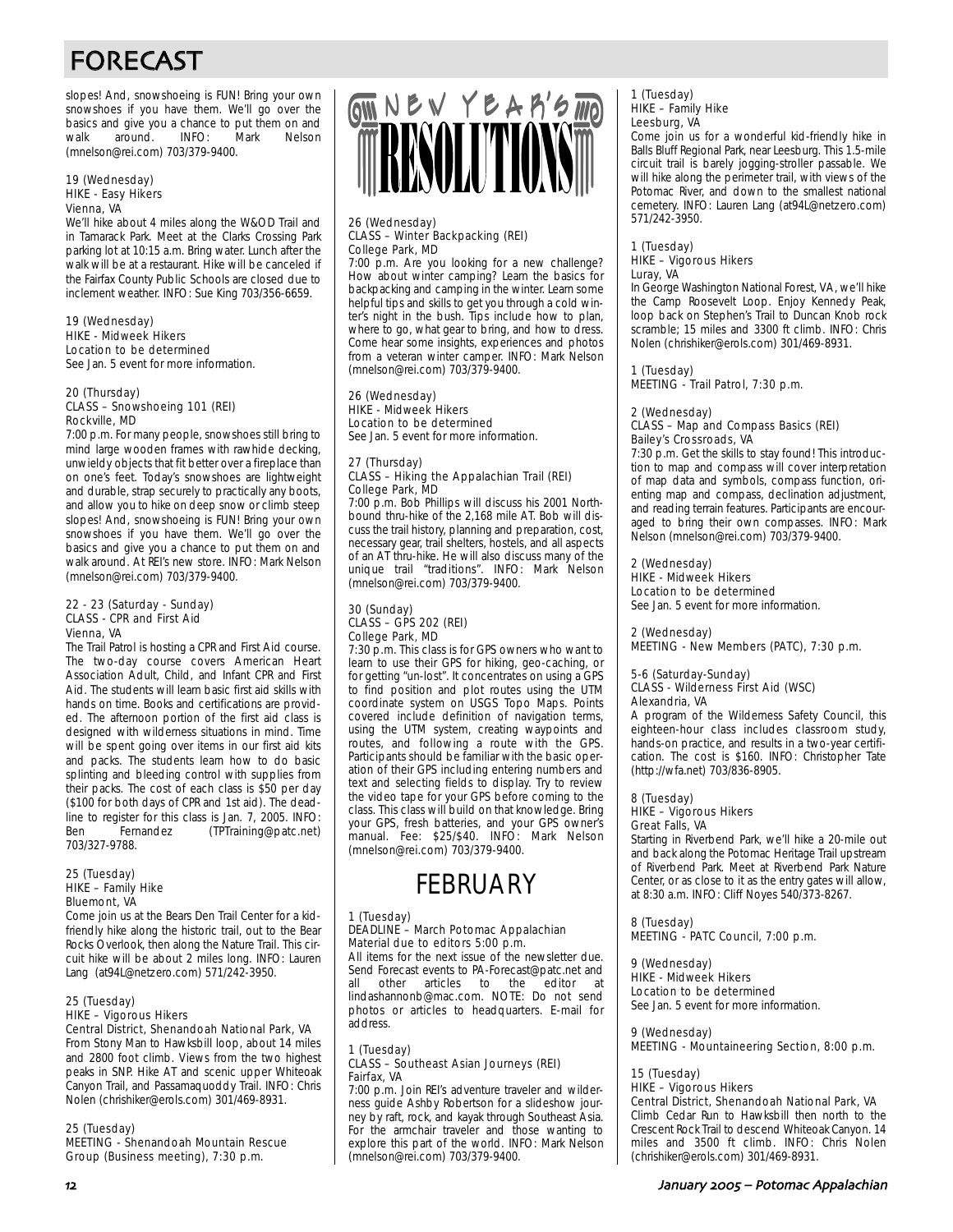# FORECAST

#### 16 (Wednesday) HIKE – Easy Hikers Brandywine, MD

A four-mile, easy circuit hike with optional two-mile extension in Cedarville State Forest. From beltway exit 7, south on MD route 5 (Branch Ave.) merging with US 301 after 10 miles. Then stay in left lane for 1.8 miles to traffic light, Cedarville Road. Turn left, and continue 2.4 miles to state forest sign at intersection with Bee Oak Road. Turn right, proceed 1 mile to meeting place outside forest office at 10:15 a.m. Entrance fee \$4.00 per car. Bring lunch and water. INFO: Paul Van Order 703/536-4378.

16 (Wednesday) HIKE - Midweek Hikers Location to be determined See Jan. 5 event for more information.

#### 17 (Thursday) HIKE - In-Between Hikers Great Falls, VA

A moderately-paced 10-mile hike with a 5-mile option. From I-495, exit 44W onto Georgetown Pike for 4 miles to Old Dominion Drive. Turn right to park entrance. Fee is \$5.00 per car or National Park pass. Meet in front of Visitor Center. Starting time is 10:00 a.m. The hike will be canceled if schools in Fairfax County are closed for inclement weather. INFO: Ellen Glynn (jeg314@aol.com) 703/698-8740.

#### 22 (Tuesday) HIKE – Vigorous Hikers Woodstock, VA

We'll hike Great North Mountain, GW National Forest, WV and VA from Waites Run north on the County Line Trail to shelter, down to Wilson Cove Trail, looping around via Old Mail Path, Tuscarora Trail and Pond Run Trail. About 16 miles and 3600 ft. climb. INFO: Chris Nolen (chrishiker@erols.com) 301/469-8931.

#### 22 (Tuesday) MEETING - Shenandoah Mountain Rescue Group (Business meeting), 7:30 p.m.

#### 23 (Wednesday) HIKE – Easy Hikers Clarksburg, MD

Meet outside Little Bennett Regional Park, Montgomery County, MD, at 10:15 a.m. Directions: I-270 North past Germantown. Exit at Route 121, Clarksburg Rd. Turn right at the end of the ramp. Cross over Frederick Road (Route 355), and continue on Rt. 121. Turn right into the trail parking lot opposite a dirt road named Hyattstown Mill Rd. We'll have lunch at Jasper's in Germantown. INFO: Margaret Chapman (MargtChapm@aol.com) 301/977-8988 or 301/869-9291.

23 (Wednesday) HIKE - Midweek Hikers Location to be determined See Jan. 5 event for more information.



# Ruth Washington is Thankful to be Doing Well

*Following is a short follow-up to the story concerning Ruth Washington.*

I al and Ruth Washington want to thank all of their PATC friends and well-wishers,<br>for keeping Ruth in their thoughts and prayers, during Ruth's recent health problems.

Ruth recently received the kidney transplant that we'd all been hoping for. On Nov. 27, the Washingtons got the call from their surgeon, announcing that the University of Virginia Hospital, in Charlottesville, had found a compatible organ, " a beautiful kidney from a 40ish person from the Charlottesville area."

Ruth reports,

*The kidney started to function by the time I arrived in recovery and as of Tuesday's lab work it was still improving. We were, and still are, quite excited and at the same time sad for the loss the donor's family has suffered. We are sure they are grateful that because of their loved ones generosity others can live.*

*The surgery went smoothly and I am thankful to be doing extremely well. Doug stayed with me on Saturday night and said I kept repeating "WOW, I have a new kidney." On Monday, Nov. 28, I was up at 4:30 a.m. and walked around the fifth floor corridor four times. We arrived home Tuesday around 3:30 p.m. and need time to recuperate, heal, and get the soreness out. We are so thankful to all for their prayers and ask that you please continue praying for the donors family as well as for a successful life my new kidney.*

*With much love.* 

*—Ruthie and Hal*

Hal and Ruth Washington are AT thru-hikers, long-time PATC members, and very active volunteers. The Washingtons served as Blackburn caretakers for two years, and currently maintain a section of the AT near Swift Run Gap, in SNP. ❏

*—Kerry Snow*

## Alexa, from page 9

he snorted softly and ambled right past us, right between our fire and our tent, and disappeared into the trees.

Rachel and I exhaled for the first time in what must have been minutes, then silently put out the fire and headed to the tent. Neither of us had ever been that close to such a big elk and we were a bit shaken at his brazenness.

A number of times during the night we thought we heard something outside out tent, but we couldn't tell if we were imagining things or if the big elk was making a reappearance. In the morning, however, we found a few piles of droppings scattered throughout our camp that could have come only from the elk; he had returned to check out the intruders and must have been marking his territory.

We spent the next day hiking up above the second lake until a high country thunderstorm forced us back down to camp. It rained that afternoon and through the night, and we were forced to pack up and hike out in the rain the next morning, which every camper knows is fairly miserable. As we made our way down the trail, we kept looking for signs of the elk, but we never saw him again.

The rain had quelled some of the tension between J.P. and Jackson, and we had no trouble loading them into the truck for the drive home. Despite being tired and wet, Rachel and I spent the entire drive home excitedly speculating about the elk and why he had been so fearless in our camp. The elk had been territorial or the llamas had masked our scent; either way, our evening visitor had definitely been a memorable sight. ❏

*—Alexa Hackbarth*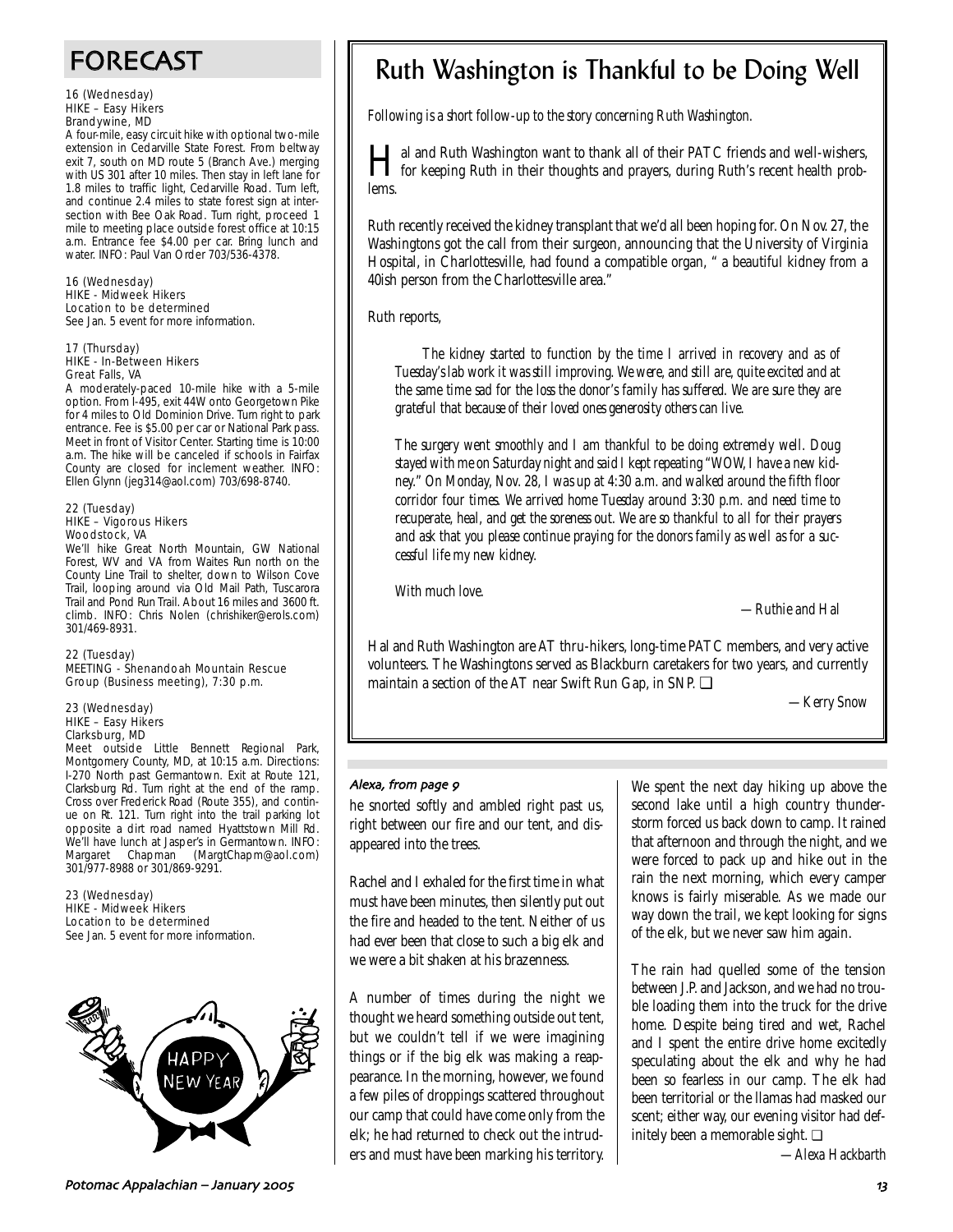# Bob Pickett's Appalachian Nature: Winged Woodfellows

**B**irding in the winter is a case of feast or<br>famine. It's not uncommon to hike most of the day and see practically no birds at all, then, suddenly, you may notice the trees and shrubs around you are alive with a mixed flock of many bird species. If you're in the woods, you will probably identify such species as Carolina chickadees, tufted titmice, golden-crowned kinglets, brown creepers, downy woodpeckers and white-breasted nuthatches.

If you watch closely, you will probably find that these winter flocks are led by either the chickadees or titmice. These two nuclear species within the mixed flock average six birds and form around a dominant pair, normally that mated the previous season in that general area. Other members of the population may be juveniles of the dominant pair or other stray adults and juveniles. They will remain within a general range throughout the winter that includes their breeding site as well as several good feeding sites that they will return to numerous times. In fact, some flocks will rotate among four or five favorite feeding sites on a daily basis. It is not uncommon for these chickadee and titmice flocks to return to the same roosting site every night during the winter season.

# **Protection in Numbers**

It has been suggested that the other species tag along with the chickadees and titmice because the vocalizations of these two species enable the others to maintain their small

See Appalachian Nature, page 19

Following are typical characteristics of some of our common winter flocking birds.

*Carolina chickadee* – Moths and their larvae and eggs, acorns, and poison-ivy berries are the most important animal and vegetable foods.

*Tufted titmouse* – The titmouse works twigs, buds, and bark for insect egg masses and pupae, also beechnut and acorn mast. They are permanent residents in their territory. Winter food is acorns, beechnuts, corn, and wild berries.

*Golden-crowned kinglets* – Smallest bird of the winter forest, kinglets migrate to our region and feed in coniferous trees, constantly communicating with a soft high-pitched trill note. They feed on insect eggs, larvae, and spiders and are very active feeders.

*Brown creeper* – This winter migrant is known for its characteristic foraging habit of alighting at the base of a tree and spiraling around it as it ascends, searching for insect eggs and larvae.

*Woodpeckers* – The yellow-bellied sapsucker is a winter migrant to our region, responsible for the horizontal series of small holes in trees. The pileated woodpecker's feeding habit results in large 6" x 8" deep rectangular holes it makes in search of insects.

*White-breasted nuthatch* – This is our only winter bird that climbs down a tree trunk in search of food, primarily nuts, acorns, beechnuts, hickory nuts, and cherry pits.

*Northern junco* – Flocks are usually small. In winter, juncos feed on the ground, taking weed seeds and wild fruit.

*Cardinals* – Form loose flocks of about a dozen. They spend their entire lives within a few miles of their birthplace. Cardinals are seed eaters.

*Robin* – Establishes large flocks, roosting at night in wooded swamps; feeds on fruits.

# **Retraction**

*Bob Pickett's article in the November issue (*Bush Initiatives Destroy Environments*) generated considerable heat among some members. No one disputed his facts, but some felt that there was a political message implied in the column. In rereading it, I agree that it could be interpreted that way. PATC tries not to take sides in the political process. We may individually have favorites, but we try to keep those views out of our publications. In this case we failed, and I apologize to members who felt that it was inappropriate. We will try to do better.*

*Bob's contributions in natural history (as well as those of William Needham) add a whole new dimension to PATC, which we welcome. —Tom Johnson*

# Book Review: 'Deep Survival: Who Lives, Who Dies, and Why'

*"Deep Survival: Who Lives, Who Dies, and Why" by Laurence Gonzales, W.W. Norton & Company, New York, 2003, hard cover, 301p, \$25.95.*

This book is a collection of vivid action narratives alternating with<br>scientific discourse. The former are attention grabbers; the latter sometimes read as if the author had just copied his rough notes into the manuscript. This mix of styles exists throughout the book, although it's more jarring in the first half.

The first chapter starts with the author standing on an aircraft carrier, on a small platform 70 feet above the sea, with a 30 knot wind blowing and planes landing a few feet away; how could one help reading further? The survival stories are fascinating and some of the concepts (e.g., an "emotional bookmark" as a subconscious association of an experience with a strong feeling) are helpful in understanding actions that prompt a "What was he thinking?" question. On the other hand, the anterior cingulate is mentioned twice in the scientific discourse but we are never told what it is or why it has powerful connections to the amygdala.

Gonzales inserts his father's experiences into his book, since both have found themselves in survival situations. However, some sections seem merely self-indulgent.

That said, "Deep Survival" is an appealing read for those of us who may find ourselves in an unexpectedly dangerous situation. Gonzales makes a case that all of us will encounter such challenges, whether, as he puts it, we're dealing with "emotional survival, financial survival, or survival after breaking your leg at 19,000 feet on a Peruvian mountain." The book ends with an appendix, "The Rules of Adventure," that includes "suggestions, first for staying out of trouble, then for dealing with it when it comes" and 12 points summarizing "how survivors think and behave in the clutch of mortal danger."

Read this book for entertainment and to add to your armory of protective strategies. ❏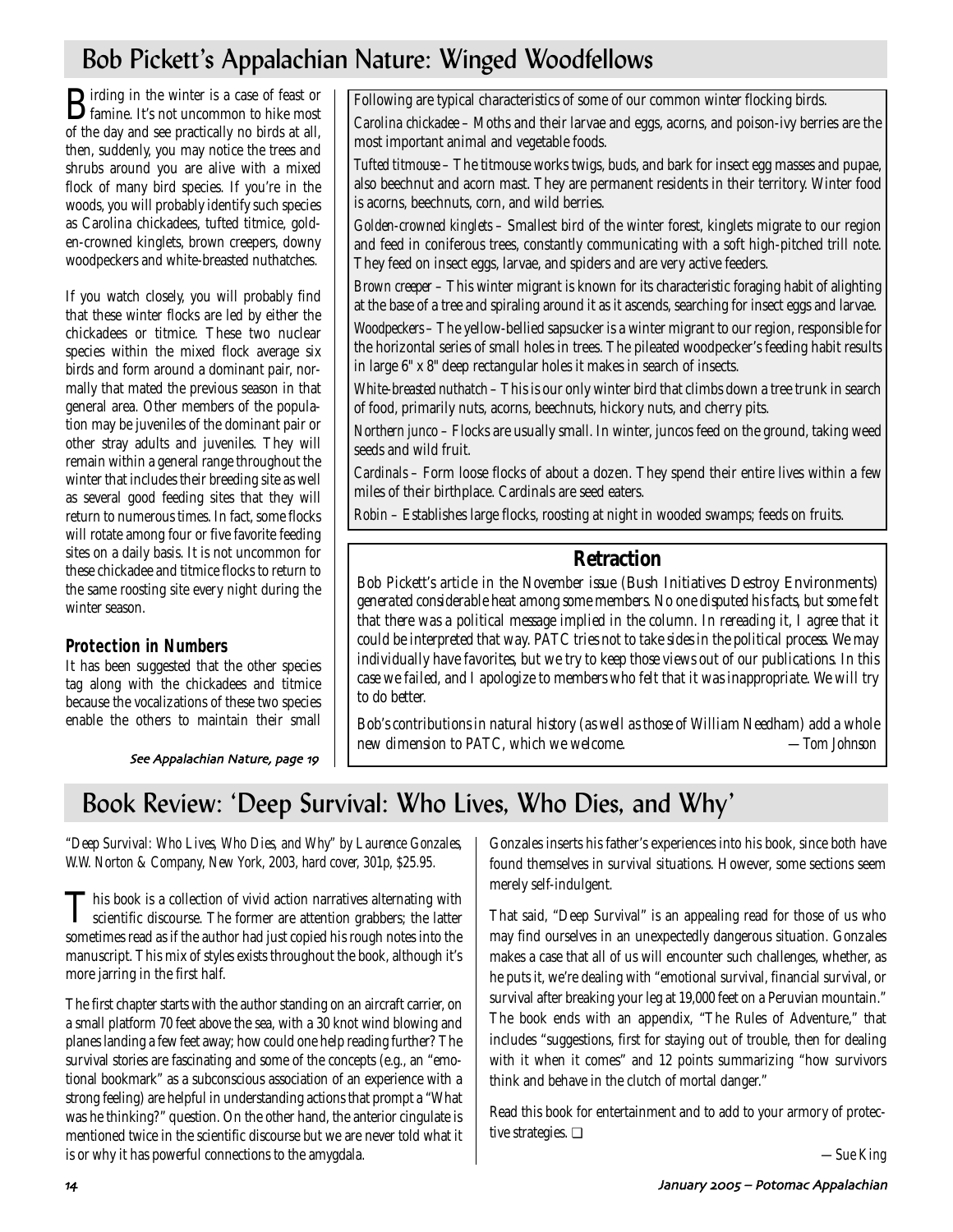#### SMRG, from page 8

Shortly thereafter, the litter team followed. They hauled a heavy burden of gear: ropes and technical hardware, some sleeping bags and tarps to keep the patient warm and dry, and additional medical gear. All was loaded into the rescue litter, which was outfitted with a single wheel and pulled by a "mule." SMRG members alternated filling this grueling role with a dubious name.

About 5:00, we got an update on the patient. The patient was at roughly 2.800 feet, just below the "squeeze." She was resting, in some pain; her knee had been stabilized; and she had enough support on scene to stay warm. This last point was of particular concern. Though the late afternoon was clear and pleasant, a damp, cold night was rapidly approaching. The situation was complicated by the lack of direct radio communication with the incident site. Those on scene had used a cell phone to contact the park communications office who then radioed the information to responding teams.

Just after 5:30 p.m., SMRG members first arrived on scene. Our EMT assisted the patient, giving the first responders a moment of relief. Members of the Shenandoah Bartenders, a PATC trail crew working on the Ridge Trail that day, had been first to respond. Trained as an instructor in Wilderness First Aid, the crew leader knew just what to do: She wrapped and splinted the patient's knee and moved her to a reasonably comfortable resting place and used all available spare clothing to keep the patient warm. Once we arrived, with more gear and help just behind us, the Bartenders, who were starting to get cold, went down the hill to rendezvous with their crew. The patient's hiking companions were ill-prepared for a cold evening, so they too descended.

While the patient scenario was the best we could hope for – no signs of hypothermia, patient stabilized and in relatively good spirits – the evacuation plan was another matter. It was clear that the litter would require a belay-assisted descent, with rigging of anchor points to be done in the dark. And the evening was beginning to cool down rapidly. Members of the litter team, contacted via radio, rushed warming goods and ropes and belay gear to the scene.

The rigging team of three SMRG members and one ranger from the park's technical rescue team began selecting a series of likely belay points and set up the first of many belay anchors. Around 6:15 p.m., the litter arrived on scene. By now, stars were beginning to shine in the clear evening. The EMTs coordinated movement of the patient into the litter. This task included careful movement of the patient, but also significant attention to providing for the patient's warmth; safety, using various tie-



At one of their monthly field trainings, SMRG members practice belaying a rescue litter.



SMRG members practicing litter carrying with rope belay.

downs with webbing; and comfort, to the extent possible. Meanwhile, SMRG members worked to outfit the initial litter bearers with the safety gear we typically use to lower a litter on belay. Seat harnesses were tied with one-inch tubular webbing, short sections of cord secured bearers to the litter, helmets were put on, headlamps ready for action.

At 6:45 p.m., after a brief flirtation with falling body temperature, the patient was packaged in the litter, warm, and ready to move. The belay rope was attached, the entire system checked and rechecked twice for safety, and the team began its descent. Taking care to minimize jostling of the patient, getting used to working together on belay, integrating standard litter-carrying procedures used by the park and SMRG, and accommodating the difficult terrain, the initial going was slow.

At the end of the first length of rope (about 180 feet), the litter was transferred to the second belay line. And members of the rigging team leapfrogged ahead to prepare the anchor point for the next belay.

And down the litter continued. Six people at a time carried the litter, all available others served as a reserve to swap in for tired bearers.

At narrow choke points along the trail, the litter bearers were unable to walk abreast carrying the litter. Then the litter bearers would reorganize into a "caterpillar," effectively a bucket brigade for the litter. In this configuration, the litter – still with the safety of a rope-belay – was handed down the line of stationary litter handlers.

With our medic continuing to monitor the patient and the litter bearers attending the grueling task of movement, the rigging team, safety officer, and team leader worked closely with the rangers to establish a safe route, well-protected by secure belay points. After five such belays, the group caught a short respite – a 200-yard section of trail that did not require a belay. Water, food, and energy reserves were already dwindling, and a long break could spell trouble. At 34 degrees, hypothermia was potentially a concern for ALL personnel. Two more belays and we reached the point where we could reattach the wheel to the litter. Litter bearers now kept the litter stable rather than lifting it.

Finally, the parking lot and the Madison County Rescue Squad's ambulance came into view! At 12:30 a.m., we were able to transfer our patient safely to the waiting ambulance. A satisfied but exhausted team settled in to meals the park had graciously sent along for us. Congratulations and thanks were shared all around for SMRG and park personnel (along with paperwork for the medicos).

And then the trek back to our campsite in Big Meadows. Just another evening in the park for SMRG. ❏

*—Steve Weiss, SMRG Training Officer*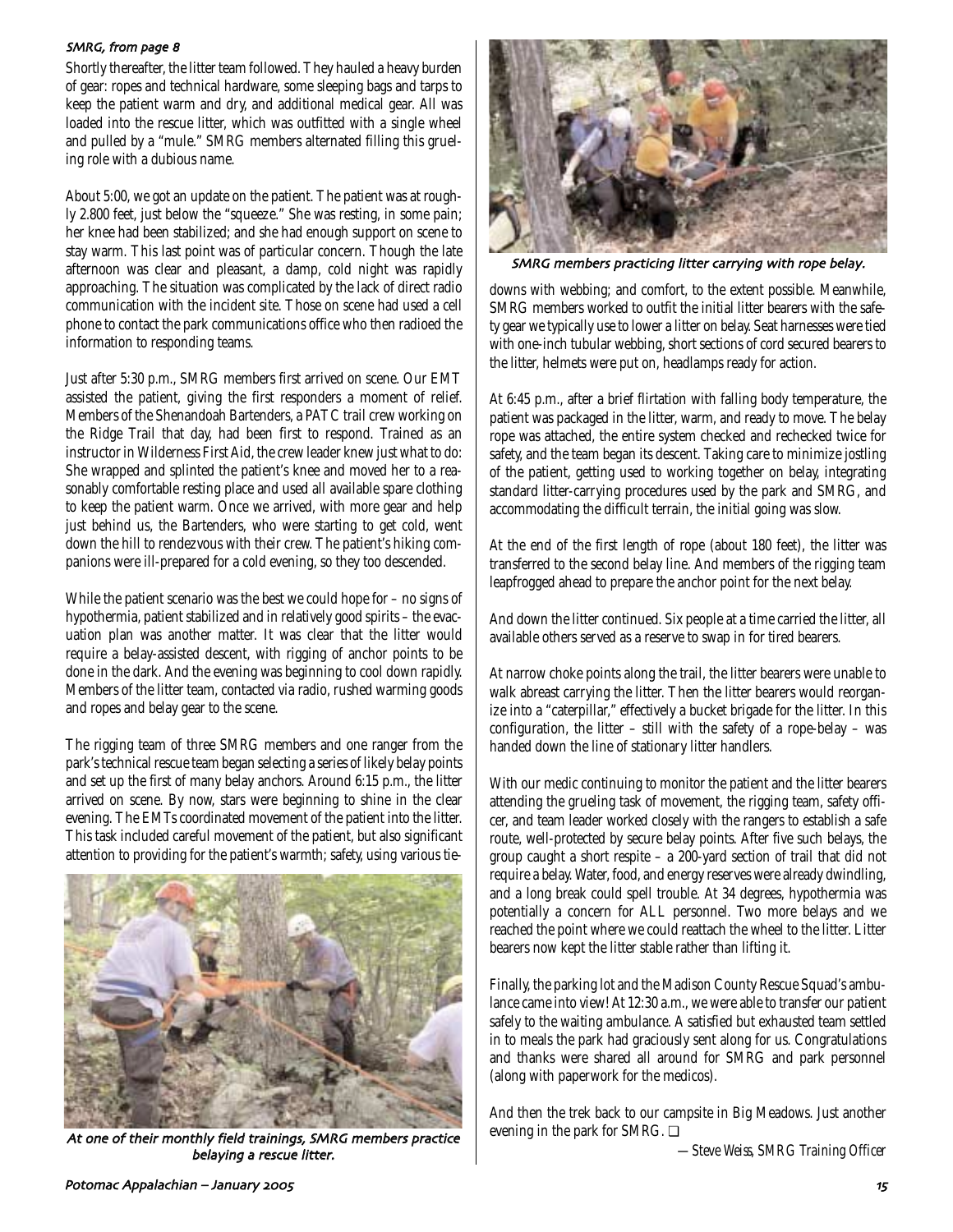# VOLUNTEER OPPORTUNITIES

# Volunteers Needed! Blood and Sweat Not Required

Have you seen the list of trail overseers needed? Ouch. Many other trail clubs have waiting lists for trails to become available. Not us. Show a little interest and you're in!

But, besides trail work - there are many other positions available. We need people to help us run the club. Do you have the time and talent to help us keep going strong? Specific needs are: Treasurer, Sales Committee Chairperson, Medical Chairperson, Publications Chairperson, Budget Chairperson, and Public Affairs Chairperson. Please give the gift of your time to this club you support. Contact Lee Sheaffer, vice president of volunteerism, at thumpers@visuallink.com for more information.



# TRAIL OVERSEER DISCOUNTS

PATC OVERSEERS GET DIS-COUNTS from the following merchants who support our volunteer programs: Blue Ridge Mountain Sports (Charlottesville, Tidewater) – 20%, Hudson Trail Outfitters (Metro D.C.) – 15%, The Trail House (Frederick, Md.) – 15%, Casual Adventures (Arlington, Va.) – 10%, Campmor (mail order via PATC HQ) – 10%, Weasel Creek Outfitters in Front Royal – 10%, and The Outfitter at Harpers Ferry – 15%. Check the back page of the PA for the latest trail, cabin, and shelter overseer opportunities. All PATC members receive a 10% discount from Blue Ridge Mountain Sports. Be sure to have your membership ID or overseer ID ready when you shop.

# HIKING PARTNERSHIPS

LLAMA TREK IN WYOMING. Anyone interested in participating in advance planning for a weeklong hike in July or early August, 2005, into the Wind River Mountains west of Lander, WY, using Llamas to transport our trail gear, please contact Dave Appel (dwappel@juno.com). Lander Llamas will outfit the group with tents and sleeping bags, transport essential personal gear, and provide all trail meals, making this hike practical for PATC members flying to Lander.

LOOKING FOR SOME WOMEN TO HIKE WITH: Are you interested in hiking sections of the AT – mostly by slackpacking, dayhiking, and occasional overnight? I've finished about half. Let's compare notes. INFO: Stacy (dslabare@corlink.com.) 304/358-3154.

# **Swap** I

Need some boots? Have an extra tent? Looking for a hiking buddy? The Swap Meet might be just the place to start your search. Send your queries to PA@PATC.net .

Notices are published free of charge for PATC members only. PATC cannot vouch for any of the advertised items. No commercial advertisement or personal notices unrelated to hiking will be accepted. Deadline for inclusion is the first day of the month preceding issuance of the newsletter. Notices will be run for three months, at the discretion of the editor, unless we are otherwise advised. ❏

# FREE TO GOOD HOME

FREE FIREWOOD for the asking. A pickup truck full of cut and seasoned (by this fall) wood is available on a first-come, first-served basis. Kindling also available. Must get rid of it quickly. Please call Bernie Morgan at 301/864-1324.



# EQUIPMENT WANTED TARP TENT for two or three. Floored version a bonus. Must be in relatively good condition. Please e-mail Linda (lindashannonb@ mac.com) with good news.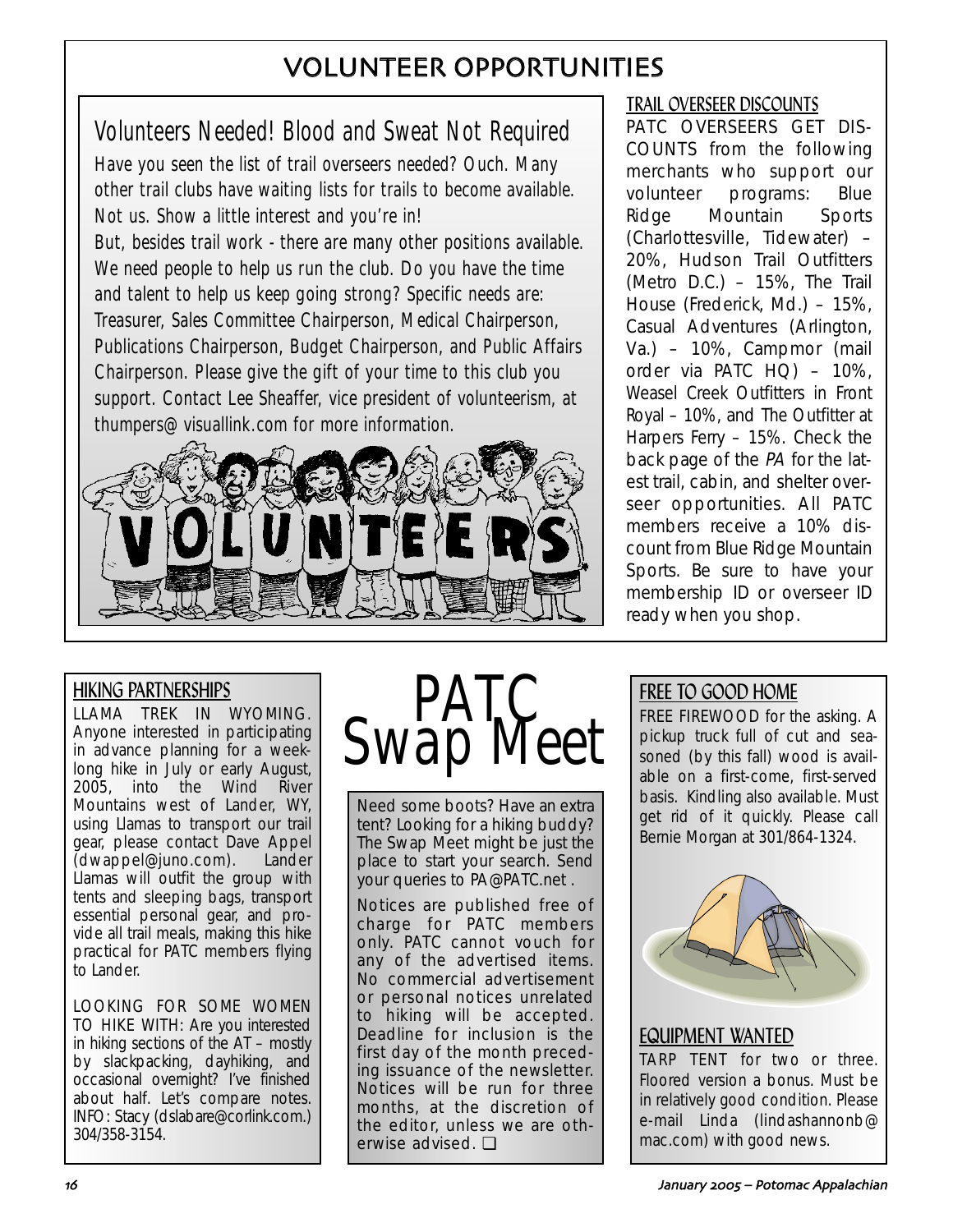# TRAILHEAD

Trail maintenance slows down for the winter season as the ground<br>freezes and the vegetation stops growing. Drains and waterbars fill<br>in the contract of the contract of the contract of the contract of the contract of the co up with leaves so there is still work to be done for the resilient overseer. An efficient way to clear drains and waterbars is the combination of a leaf rake and McLeod. The leaf rake quickly removes the loose leaves and debris while the McLeod can be used to remove the heavier silt, rocks, and dirt and to rebuild the bar. Of course, big rocks rolled into the drains by pesky bears require additional effort.

# **"Sword of Damocles" Finally Falls On Great North Mountain**

A particularly nasty widow maker presented itself in mid-2003, directly over the intersection of the Big Schloss Cutoff Trail and Mill Mountain Trail on Great North Mountain. Attempts to remove it were by the Overseers of those two trails, Wil Kohlbrenner and Jim Tomlin. Although a rope was affixed to it (after some rope-tossing practice), despite all efforts the dangling 6"-diameter, 20-foot-long branch could not be broken loose. Wil quickly realized this was no ordinary trail problem, and gave it the name "Sword of Damocles" (from the famous myth about the ruling king and peasant who traded places at the peasant's comment that being a king was easy, only to find that the royal throne was directly under a huge sword suspended by a thread).

Hurricanes and winter winds brought down many trees over the next year, but the Sword of Damocles remained. Each trudge up the mountain was accompanied by the thought that the Sword had to have fallen by now, only to have these hopes dashed when the mountaintop was reached — the mighty Sword still dangled, taunting the Overseers. Efforts continued throughout 2004 to remove the Sword, all embarrassingly futile and often ending in exhaustion.

One last attempt was planned for 2004, at the end of a blazing operation on Mill Mountain Trail. The two forlorn overseers met at the Sword at 2:00 p.m. on Sunday, Oct. 31, with rope in hand yet again. This time the luck was reversed by two backpackers from New Hampshire who happened upon the scene and paused to assist. After some preliminary pulls of the rope to swing the Sword to no avail, the rope was handed to one of the backpackers. On his first pull, the Sword crashed to the ground with a dull thud. Silence reigned for a brief period as the two overseers were frozen with disbelief at the culmination of their perpetually apparently fruitless efforts. An impromptu celebration then occurred, with the opening of a flask of spirits that had been carried an innumerable number of times two miles and 1,200 feet uphill to the Sword, only to be carried back down full all previous times. The Sword itself and the heroic backpacker received the first sips.

A future trip is planned to slice the fallen Sword into 1"-thick disks, to ornament the homes of the two feeble yet persistent overseers.

# **AT Repair Near Big Meadows**

The Blue and White Crew wrapped up their 2004 season in November, by starting a tread rehab project near the Big Meadows Campground. The crew was able to dig new sidehill, and install or repair numerous erosion control features on about 1/4 mile of the AT. The Big Meadows Campground hosts greeted the crew with a memorable show of hospitality, offering a wide variety of sideline suggestions. After work, John "HB" Hebbe, earned his recent appellation, by demonstrating some fancy hose-work at the crew tool cache. Sal's pizzeria hosted the



## SNP South District Blue Blazers added stone steps to Austin Mountain Trail.

November B&W banquet (without incident). The crew then retired to the Mutton Top cabin, for solemn consideration of the 2004 season and reverent meditation on the crew season to come (aided by a fine selection of malted beverages). In addition to the B&W "regulars," the November outing was joined by David Welker, president of the Matsumoto City Blue and White Chapter, and by Patrick Wilson's pal, Eric. Patrick promises to bring an even larger contingent to crew trips in '05.

The Blue and White Crew calendar is posted at www.blueandwhitecrew.org. The crew is always looking for newcomers. Please consider joining us for a day or a weekend this season.

# **Repair on Austin Mountain Trail**

John Shannon, president of the Charlottesville PATC Chapter, reported a fairly hazardous steep section of treadway on the lower Austin Mountain Trail that badly needed repair. SNP Ranger Shawn Green and district manager Pete Gatje took a look at it, and Shawn asked Pete to try to get a crew to work on it. So Pete with highly underpaid Overseers Rhett Orndorff and Madison Brown helped Bill Ragsdale, Austin Mountain Trail overseer, repair the trail. Of course, similar to the Madison Run stream crossing project, Pete's dog Nelly was assigned as Project Manager. The crew made eight steps from large stones and oak logs. Not only that but they repaired the existing waterbar and made another waterbar above the steps to eliminate the water erosion which was causing the problem. An added bonus was that, while work-

#### See Trailhead, page 18

## Potomac Appalachian – January 2005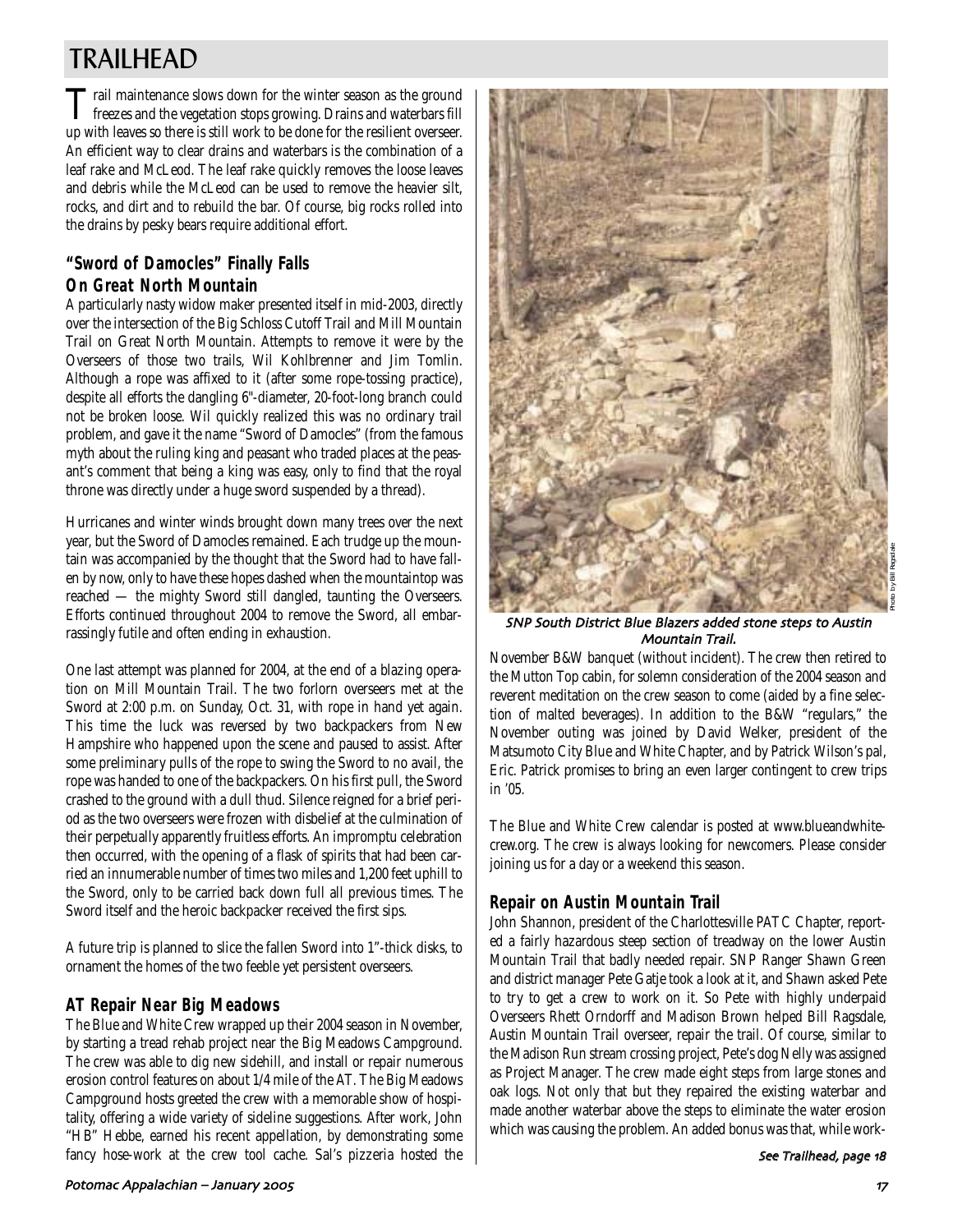# TRAILHEAD

## Trailhead, from page 17

ing on the steps, they met Joe and Jennifer Palaskey who volunteered to take a vacant section of the Furnace Mountain Trail as cooverseers. Joe has returned recently from Iraq where he was training Iraqi security forces and is ready to join another elite group known as the SNP South District Blue Blazers.

# **Central Tuscarora Scout Project**

Encouraged by Walt Smith (their scoutmaster and district manager for Central Tuscarora), four 17-year-old Scouts from Winchester Troop 31 worked a steep section of the Tuscarora south of Pine Hollow Subdivision in West Virginia. It is part of Brandon Odum's Eagle Project. He designed the trail changes and is leading construction in three areas where they are putting in rock steps and otherwise improving the tread. Brandon and fellow Scouts helped with Jacob Braghini's Eagle Project last year to carry lumber and build a picnic table for the Shockeys Knob Shelter. While the Scouts worked on their project, Walt went on ahead to clear a view and some deadfall from the trail, and then enjoyed sitting on a log at a distance and watching them work!

# **Scout Project At Blackburn**

District manager Chris Brunton and Blackburn Caretaker Bill Clements also had assistance from local scouts. This Eagle Scout Project involved building 24 locust log steps at the top of the south access trail from Blackburn to the AT. The scouts did a very fine job that was much appreciated by Chris and Bill.

# **Distant Gunfire**

On the way to the work site, the Cadillac Crew observed a hunter loading out a freshly killed buck. It was then they realized that this was the first day of deer-hunting season with firearms. Not to be deterred, the crew, donned appropriately colored garments, made noise, and kept the chainsaws going to announce their presence. Although there was some gunfire heard in the woods it was distant, and the crew, feeling relieved, managed to clear an old roadbed that provides access to the Myron Glaser Cabin. The roadbed, barely discernable, hadn't been used in years and was hidden by blowdowns, vines, and small trees. Mel Merritt, cabin operations chair, had asked the crew to clear the road so he could arrange for the cabin roof to be replaced, among other repairs. As a special treat, crew member Berry Freeman



Brandon Odum's Eagle Scout Project improves section of Tuscarora Trail - from left, Brandon, Devin Sunde, Jacob Braghini, and Chuck Richards.

invited the crew over for Happy Hour at his recently built modern log home in remote Clarke County near the AT. The impressive home was constructed with hand-hewed logs and other unique features. By the way, the crew leader promised to pay more attention to the hunting schedule in the future!

Please send any interesting tale, technical advice, individual or group accomplishments, and trail maintenance questions to Trailhead, c/o Jon Rindt, 621 Skyline Forest Drive, Front Royal, VA 22630 or to jkrindt@shentel.net. ❏

*Congratulations to Jon (and Katherine), on the well-deserved honor of Volunteer of the Year. See page 2 for more about this award.*

# PATC Trail Patrol Presents

# American Heart Association CPR and First Aid Jan. 22 and 23, 2005

The Trail Patrol is hosting a CPR and First Aid course on Jan. 22 and 23 at PATC Headquarters. The two-day course covers American Heart Association Adult, Child, and Infant CPR and First Aid. The students will learn basic First Aid skills with hands-on time. Books and certifications are provided. The afternoon portion of the First Aid class is designed with wilderness situations in mind. Time will be spent going over items in our First Aid kits and packs. The students learn how to do basic splinting and bleeding control with supplies from their packs.

The cost of each class is \$50 per day (\$100 for both days of CPR and First Aid). The deadline to register for this class is Jan. 7, 2005. For more information, contact Ben Fernandez (TPTraining@patc.net) 703/327-9788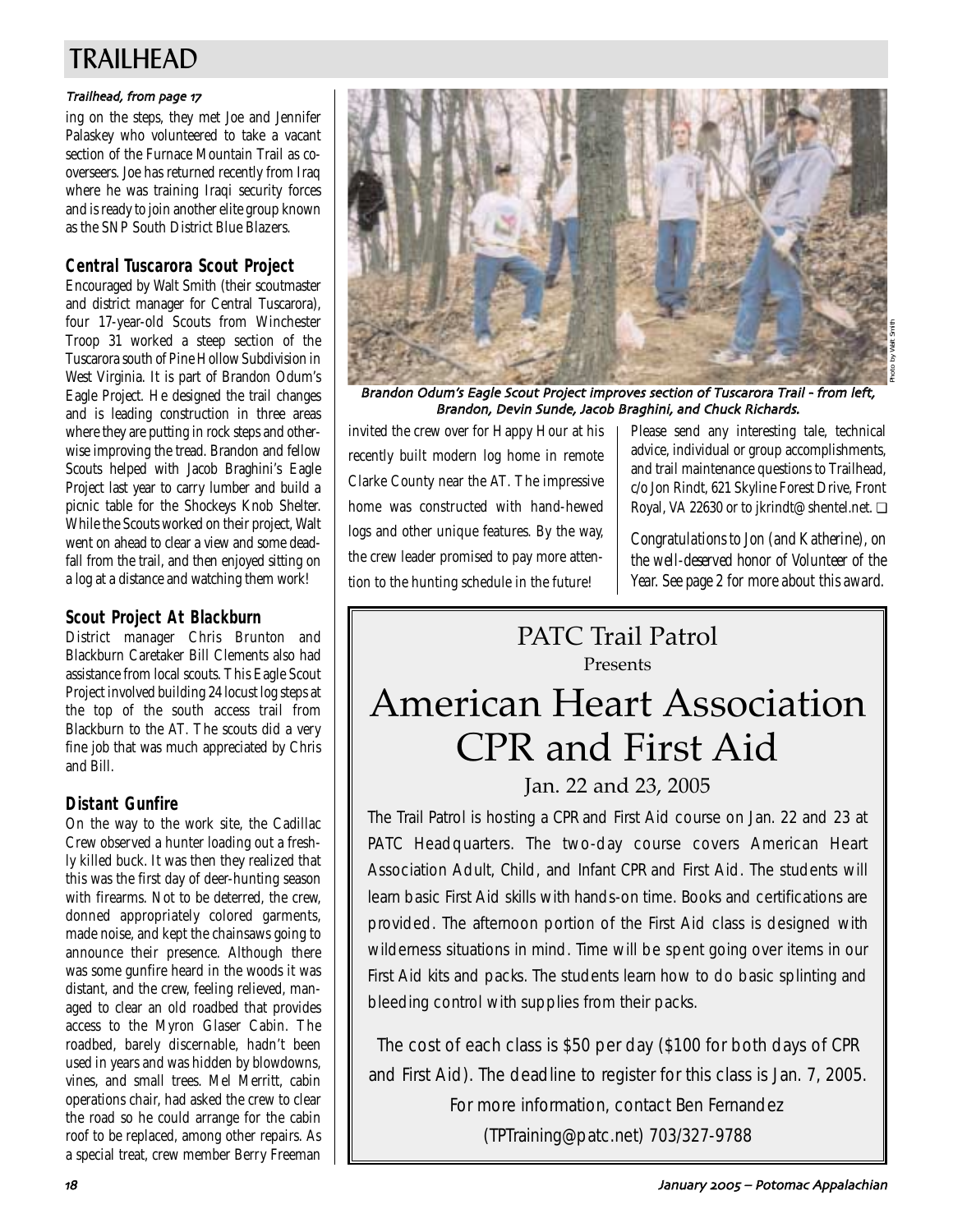#### Appalachian Nature, from page 14

groups. This is especially beneficial for the very small kinglets, which often can survive the winter cold only by huddling in tree cavities overnight. By staying together and by listening to the vociferous chickadees and titmice, they are assured of overnight companions. Also, the nuclear chickadees and titmice, being year-round residents, know the good feeding areas. Thus, the winter guests benefit from this knowledge.

Another benefit of winter flocks is that there is safety in large numbers. By having many eyes around, individual birds can spend more time eating and less time looking for predators. From the perspective of the nuthatch or downy woodpecker, flocking with the very alert and excitable chickadees and titmice increases their awareness of incoming predators and thus adds to their chances of winter survival.

## **The Food Factor**

Slightly less than half of our summer residential population of bird species remains in the Appalachian region throughout the winter season. While cold is certainly an issue, finding food is the primary limiting factor for bird survival. Three sources of food fuel the engines of our warm-blooded feathered friends: insects, seeds, and scavenged materials. Some species will remain obligated to being seed-eaters or insect eaters in the winter as they are in the summer season, while others will switch from summer insects to winter seed-eaters. Scavengers, including crows, pigeons and gulls, will remain as generalists throughout the year, feeding on road kills and human dumps in the winter.

The forest mixed-flock described earlier is an insect-foraging flock, even though acorns and beechnuts are also consumed by some of these species. What makes the mixed species work, is that the various species have different feeding habits that allow them to exploit unique niches not used by the other species, allowing community feeding without direct competition.

Seed-eating species of mixed flocks are found in grassy fields where perennial broadleaf and grass seeds dominate. As opposed to the quick moving forest insect-gleaners, the field seedeaters may spend days in a single field, until the seed resources are gone. Such mixed flocks will include finches, sparrows, mockingbirds and grosbeaks. More common on the piedmont and coastal plain are the extremely large winter flocks of common grackles, redwing blackbirds, and cowbirds, foraging on the waste from agricultural operations, including corn, wheat, and soybeans.

Other winter bird species are true to the old saying, "Birds of a feather, flock together." Most of these same-species flocks will be seedeaters. This is apparently due to the localized, but widely spaced food sources required by the selective feeders. Unlike the uniform distribution of insects available to the insect eaters, the specialized food sources of the seed eaters makes it more productive for any one

# Tails from the Woods by George Walters **POTOMAC APPALACHIAN**



species to join up and travel with its own kind to find it's special seed preferences. This strategy applies to robins, cardinals, northern juncos, grosbeaks, and goldfinches.

Winter bird flocks are fairly loosely organized, with individuals joining and leaving on a daily basis. Nor is it uncommon to find sparrows, finches, or grosbeaks in separate feeding flocks or in mixed flocks. Furthermore, seed eaters may accompany woodland insect eaters. These species will be found hunting among the forest leaf litter, including juncos, white-throated sparrows, and eastern towhees. In this scenario, the seed eaters specialize on their food resources without competing with the insect eaters, while benefiting from the group protection.

Regarding robins, it does appear that they migrate from this area, returning in the spring, but they actually are around all winter. True, the robin population shifts south by several hundred miles in winter, but we still have a winter population in our region that came from breeding sites in Pennsylvania or New York. The reason we don't tend to see them is that their winter food source is seeds and berries found in a more forested habitat. Only in spring, when the soil warms and thaws, enabling the worms' return to the surface, will we see the "return" of the robins to our yards. This normally occurs in March, when the full moon is known by the Native Americans as the "worm moon." ❏

*—Bob Pickett*



#### Potomac Appalachian – January 2005